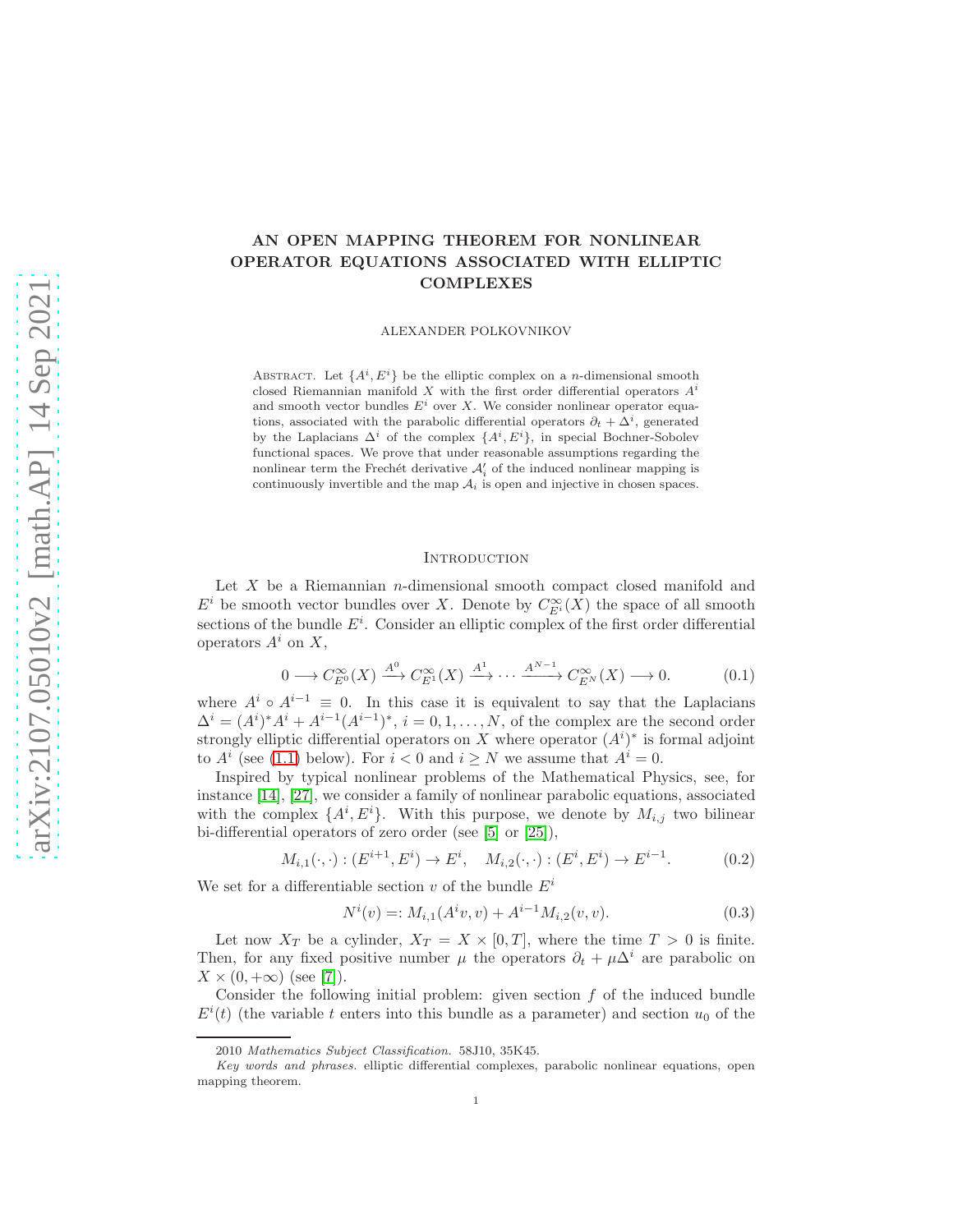bundle  $E^i$ , find a section u of the induced bundle  $E^i(t)$  and a section p of the induced bundle  $E^{i-1}(t)$  such that

<span id="page-1-0"></span>
$$
\begin{cases} \partial_t u + \mu \Delta^i u + N^i(u) + A^{i-1}p = f & \text{in } X \times (0, T), \\ (A^{i-1})^* u = 0 & \text{in } X \times [0, T], \\ (A^{i-2})^* p = 0 & \text{in } X \times [0, T], \\ u(x, 0) = u_0 & \text{in } X, \end{cases}
$$
(0.4)

Recently such a problem was considered in the weighted Hölder spaces over  $\mathbb{R}^n$  ×  $[0, T]$ , where the weights provide prescripted asymptotic behaviour at the infinity with respect to the space variables (see [\[21\]](#page-21-3)); it was proved that image of the operator  $A_i$ , induced by  $(0.4)$ , is open in these spaces.

If  $n = 2$  or  $n = 3$  and complex [\(0.1\)](#page-0-0) is the de Rham complex,  $\{A^i, E^i\}$  $\{d^i, \Lambda^i\}$  with the exterior differentials acting on sections of the bundle of the exterior differential forms on  $X$ , then for  $i = 1$  and a suitable choice of the nonlinear term we may treat [\(0.4\)](#page-1-0) as the initial problem for the well known Navier-Stokes equations for incompressible fluid over the manifold  $X$  (see, for instance, [\[16\]](#page-21-4)). Note that if  $i = 1$  then the equation with respect to p is actually missing because  $(A^{-1})^* = 0$ .

Of course, there are plenty of papers devoted to Navier-Stokes equations on Riemannian manifolds beginning from the pioneer work [\[6\]](#page-21-5). However we will not concentrate our efforts on aspects of Hydrodynamics.

In contrast to [\[21\]](#page-21-3) we consider this problem in special Sobolev-Bochner type spaces, cf. [\[24\]](#page-22-2) for the de Rham complex on the torus  $\mathbb{T}^3$  in the case where  $i = 1$ . Namely, using the standard tools, such as the interpolation Gagliardo-Nirenberg inequalities, Gronwall type lemmas and Faedo-Galerkin approximations, see, for instance, [\[14\]](#page-21-0), [\[27\]](#page-22-0), we show that suitable linearizations of our problem has one and only one solution and nonlinear problem [\(0.4\)](#page-1-0) has at most one solution in the constructed spaces. Applying the implicit function theorem for Banach spaces we prove that the image of  $A_i$  is open in selected spaces (thus, obtaining the socalled "open mapping theorem"). However, we do not discuss here much more delicate question on the existence of solution to nonlinear problem [\(0.4\)](#page-1-0) aiming at the maximal generality of the nonlinear term  $N^{i}(u)$  for the open mapping theorem to be true. It is worth to note that even for existence of weak (distribultional) solutions to [\(0.4\)](#page-1-0) one has to impose rather restrictive but reasonable additional assumptions on the nonlinearity  $N^i$ .

## 1. Functional spaces and basic inequalities

We need to introduce appropriate functional spaces. Namely, let  $dx$  be a volume form on X and a  $(\cdot, \cdot)_{x,i}$  denotes a Riemannian metric in the fibres of  $E^i$ . As usual, we equip each bundle  $E^i$  with a smooth bundle homomorphism  $*_i: E^i \to E^{i*}$ defined by  $\langle *_i u, v \rangle_{x,i} = (v, u)_{x,i}$  for all  $u, v \in E^i$ . Then we can to consider the space  $C_i^{\infty}(X)$  with the unitary structure

$$
(u,v)_i = \int_X (u,v)_{x,i} \, dx
$$

and the Lebesgue space  $L_i^2(X)$  with the norm  $||u||_i = \sqrt{(u, u)_i}$ . In this case the formal adjoint to  $A^i$  operator  $(A^i)^* : C^{\infty}_{E^{i+1}}(X) \to C^{\infty}_{E^i}(X)$  is defined in the following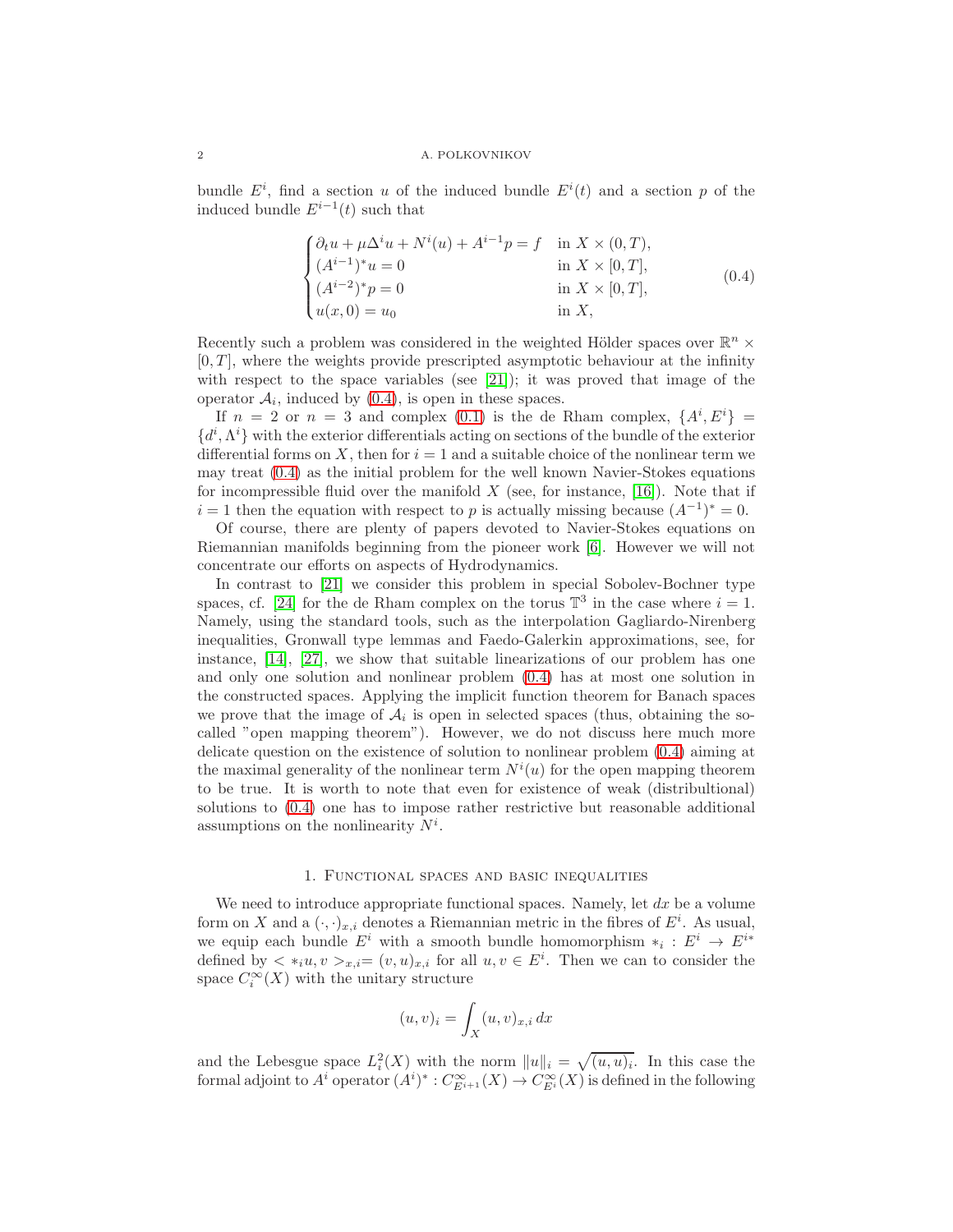way for the sections  $u \in E^{i+1}$  and  $v \in E^i$ :

<span id="page-2-0"></span>
$$
((A^i)^*u, v)_i := (u, A^iv)_{i+1}.
$$
\n(1.1)

Let  $\{U_l\}_{l=1}^N$  be a finite open cover of M by coordinate neighborhoods over which  $E^i$  is trivial and  $\{\psi_l\}_{l=1}^N$  a corresponding partition of unity,

$$
\psi_l \in C_i^{\infty}(X), \quad \psi_l(x) \ge 0,
$$
  
supp $\psi_l \subset U_l, \quad \sum_{l=1}^N \psi_l(x) \equiv 1$  on X.

As usual, denote by  $W_{i,p}^s(X)$ ,  $s \in \mathbb{Z}_+$ ,  $1 \leq p \leq \infty$ , the Sobolev space under the smooth vector bundle  $E^i$  (see, for instance, [\[3\]](#page-21-6)). It is a Banach space of sections  $u \in L_i^p(X)$  with the norm

$$
||u||_{W_{i,p}^s(X)} = \left(\sum_{l=1}^N \sum_{|\alpha| \leq s} ||\partial^{\alpha}(\psi_l u)||_{L^p(\mathbb{R}^n)}^p\right)^{1/p},
$$

In particular, it is a Hilbert space for  $p = 2$ , we denote it by  $H_i^s(X) := W_{i,2}^s(X)$ . Now, let  $\mathcal{H}^i$  be the so-called 'harmonic space' of complex [\(0.1\)](#page-0-0), i.e.

$$
\mathcal{H}^{i} = \left\{ u \in C_{i}^{\infty}(X) : A^{i}u = 0 \text{ and } (A^{i-1})^{*}u = 0 \text{ in } X \right\},\tag{1.2}
$$

and  $\Pi^i$  be the orthogonal projection from  $L_i^2(X)$  onto  $\mathcal{H}^i$ .

The following standard Hodge theorem for elliptic complexes plays an essential role for our investifations.

<span id="page-2-3"></span>**Theorem 1.1.** Let  $0 \le i \le N$ ,  $s \in \mathbb{Z}_+$ ,  $0 < \lambda < 1$ . Then operator

<span id="page-2-1"></span>
$$
\Delta^i: H_i^{s+2}(X) \to H_i^s(X) \tag{1.3}
$$

is Fredholm:

(1) the kernel of operator [\(1.3\)](#page-2-1) equals to the finite-dimensional space  $\mathcal{H}^i$ ;

(2) given  $v \in H_i^s(X)$  there is a form  $u \in H_i^{s+2}(X)$  such that  $\Delta^i u = v$  if and only if  $(v, h)_i = 0$  for all  $h \in \mathcal{H}^i$ ;

(3) there exists a pseudo-differential operator  $\varphi^i$  on X such that the operator

$$
\varphi^i: H_i^s(X) \to H_i^{s+2}(X),\tag{1.4}
$$

induced by  $\varphi^i$ , is linear bounded and with the identity I we have

$$
\varphi^i \Delta^i = I - \Pi^i \text{ on } H_i^{s+2}(X), \quad \Delta^i \varphi^i = I - \Pi^i \text{ on } H_i^s(X) \tag{1.5}
$$

*Proof.* See, for instance, [\[25,](#page-22-1) Theorem 2.2.2].

For  $m \in \mathbb{N}$  we denote by  $\tilde{\nabla}_i^m$  an elliptic differential operator of order m, connected with the complex [\(0.1\)](#page-0-0),

<span id="page-2-2"></span>
$$
\tilde{\nabla}_i^m := \begin{cases}\n(\Delta^i)^{m/2}, & m \text{ is even,} \\
(A^i \oplus (A^{i-1})^*)(\Delta^i)^{(m-1)/2}, & m \text{ is odd.} \n\end{cases}
$$
\n(1.6)

It is easy to see that kernel of  $\tilde{\nabla}_i^m$  for all  $m \in \mathbb{N}$  equals to  $\mathcal{H}^i$ . Then it follows from the ellipticity of [\(1.6\)](#page-2-2), that there exist a parametrix  $\tilde{\varphi}_m^i$  such that

$$
I = \tilde{\nabla}_i^m \tilde{\varphi}_m^i + \Pi^i
$$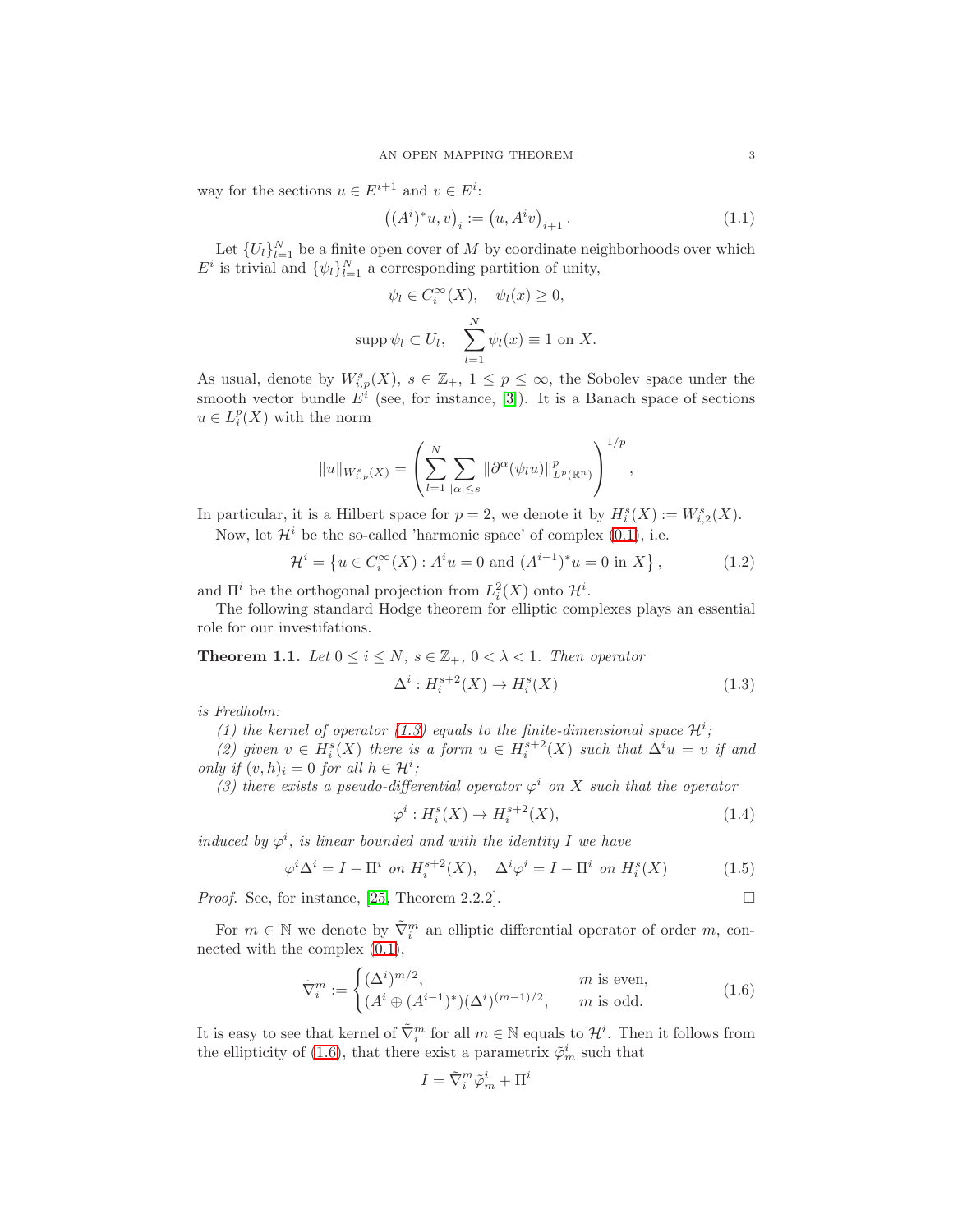#### 4 A. POLKOVNIKOV

with identity operator I (see, for instance, [\[19,](#page-21-7) Chapter 10]). Then for each  $m \in \mathbb{N}$ and  $1 \leq p \leq \infty$  we can to consider the completion of the space  $C_i^{\infty}(X)$  by the norm

<span id="page-3-2"></span>
$$
||u||_{\tilde{\nabla}_i^m, p} = \begin{cases} \left( ||(\Delta^i)^{m/2} u||_{L_i^p(X)}^p + ||\Pi^i u||_{L_i^p(X)}^p \right)^{1/p}, & m \text{ is even,} \\ \left( ||A^i(\Delta^i)^{(m-1)/2} u||_{L_{i+1}^p(X)}^p + ||\Pi^i u||_{L_i^p(X)}^p \right)^{1/p}, & m \text{ is odd.} \\ + ||(A^{i-1})^*(\Delta^i)^{(m-1)/2} u||_{L_{i-1}^p(X)}^p + ||\Pi^i u||_{L_i^p(X)}^p \right)^{1/p}, & m \text{ is odd.} \end{cases}
$$
(1.7)

Also we may define in a standard way the linear elliptic pseudo-differential operator  $\nabla_i^s = (\Delta^i)^{s/2}$  of order  $s \in \mathbb{R}_+$  on the section  $E_i$ , see, for instance, [\[2\]](#page-21-8). As above, there exist a parametrix  $\varphi_m^i$  such that

$$
I = \nabla_i^m \varphi_m^i + \Pi^i.
$$

For  $u \in C_i^{\infty}(X)$  we denote by  $||u||_{\nabla_i^s, p}$  the norm

<span id="page-3-3"></span>
$$
||u||_{\nabla_i^s, p} = \left( \|\nabla_i^s u\|_{L_i^p(X)}^p + \|\Pi_m^i u\|_{L_i^p(X)}^p \right)^{1/p}.
$$
 (1.8)

<span id="page-3-4"></span>**Lemma 1.2.** For each  $m \in \mathbb{Z}_+$ ,  $s \in \mathbb{R}_+$  and  $1 < p < \infty$  there are constants  $\tilde{C}_1$ ,  $\tilde{C}_2$ ,  $C_1$  and  $C_2$ , such that

<span id="page-3-0"></span>
$$
\tilde{C}_1 \|u\|_{\tilde{\nabla}_i^m, p} \le \|u\|_{W^s_{i, p}(X)} \le \tilde{C}_2 \|u\|_{\tilde{\nabla}_i^m, p}
$$
\n(1.9)

<span id="page-3-1"></span>
$$
C_{1,s} \|u\|_{\nabla_s^s, p} \le \|u\|_{W_{i,p}^s(X)} \le C_{2,s} \|u\|_{\nabla_s^s, p}
$$
\n(1.10)

for all  $u \in C_i^{\infty}(X)$ .

Proof. Follows immediately from the Gårding's inequality, definitions of operators  $\tilde{\nabla}^m_i, \, \nabla^s_i$  and the fact that

$$
\|\nabla_i^s u\|_{L_i^p(X)} \le c \|u\|_{W^s_{i,p}(X)}
$$

with some positive constant c, see, for instance, [\[2\]](#page-21-8) or [\[26,](#page-22-3) Proposition 2.4].  $\Box$ 

Actually, it follows from [\(1.9\)](#page-3-0) and [\(1.10\)](#page-3-1) that we can equip the space  $W_{i,p}^s(X)$ with the norm [\(1.7\)](#page-3-2) or, for  $1 < p < \infty$ , [\(1.8\)](#page-3-3).

In the sequel we need the Gronwall's Lemma. Let us recall it.

<span id="page-3-5"></span>**Lemma 1.3.** Let A, B and Y be real-valued functions defined on a segment  $[a, b]$ . Assume that  $B$  and  $Y$  are continuous and that the negative part of  $A$  is integrable on  $[a, b]$ . If moreover A is nondecreasing, B is nonnegative and Y satisfies the integral inequality

$$
Y(t) \le A(t) + \int_a^t B(s)Y(s)ds
$$
  
for all  $t \in [a, b]$ , then  $Y(t) \le A(t) \exp\left(\int_a^t B(s)ds\right)$  for all  $t \in [a, b]$ .

Let now  $V_i^s = H_i^s(X) \cap S_{(A^{i-1})^s}$  stand for the space of all the sections  $u \in$  $H_i^s(X)$  satisfying  $(A^{i-1})^*u = 0$  in the sense of the distributions in X. Denote by  $L^2(I, H_i^s(X))$  the Bochner space of  $L^2$ -mappings

$$
u(t):I\to H_i^s(X),
$$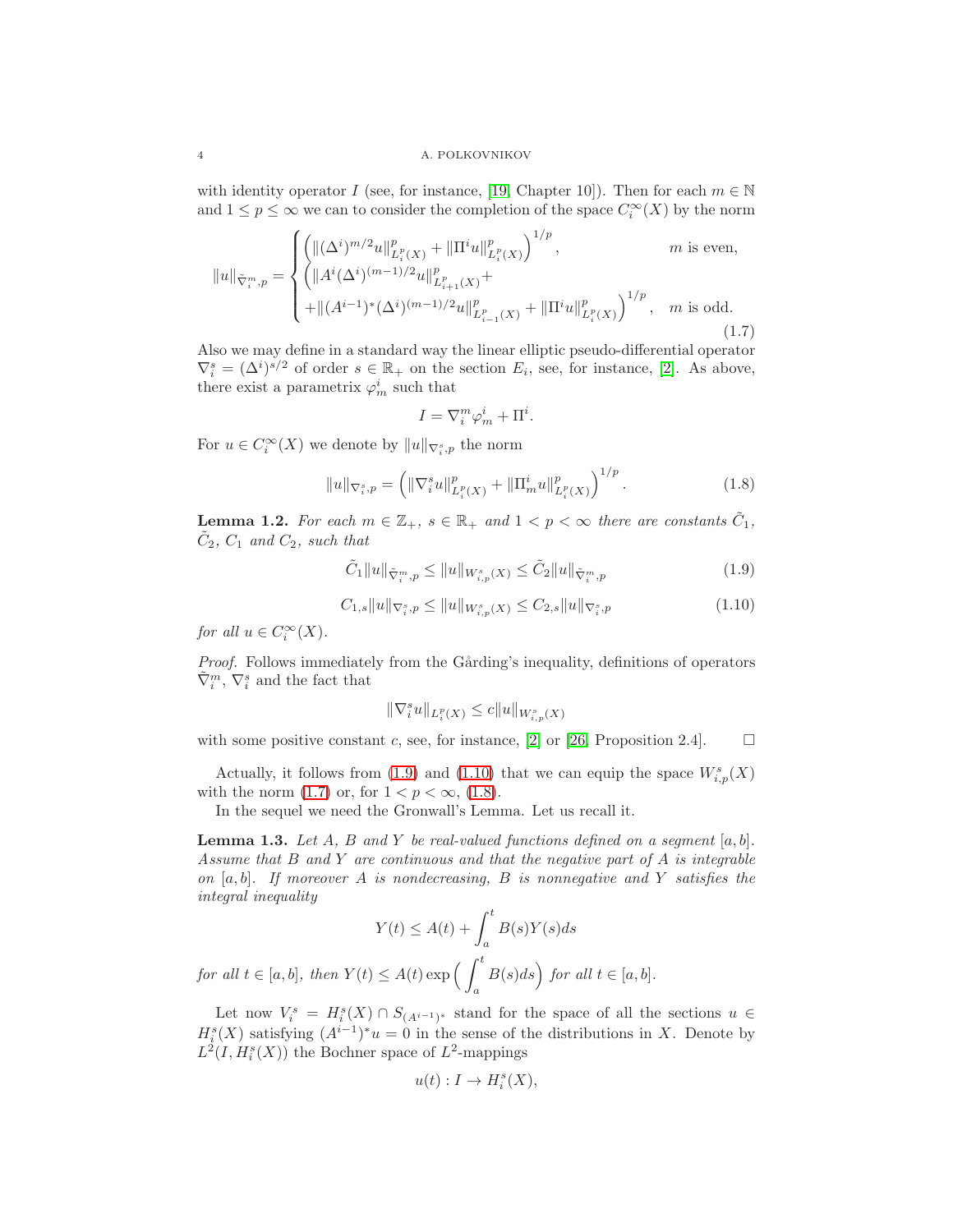where  $I = [0, T]$ , see, for instance, [\[14\]](#page-21-0). It is a Banach space with the norm

$$
||u||^2_{L^2(I,H^s_i(X))}=\int_0^T ||u||^2_{H^s_i(X)}dt.
$$

We want to introduce the suitable Bocner-Sobolev type spaces, see, for instance, [\[24\]](#page-22-2) for the de Rham complex in the degree  $i = 1$  over the torus  $\mathbb{T}^3$ . As problem [0.4](#page-1-0) is inspired by the models of Hydrodynamics, where  $u, f, p$  represent velocity, outer force and pressure, respectively, for  $s \in \mathbb{Z}_+$  denote by  $B_{i,\text{vel}}^{k,2s,s}(X_T)$  the space of sections of the induced bundle  $E^{i}(t)$  over  $X_T$  such that

$$
u \in C(I,V_i^{k+2s}) \cap L^2(I,V_i^{k+2s+1})
$$

and

$$
\nabla_i^m \partial_t^j u \in C(I, V_i^{k+2s-m-2j}) \cap L^2(I, V_i^{k+2s+1-m-2j})
$$

for all  $m + 2j \leq 2s$ . It is a Banach space with the norm

$$
\|u\|^2_{B^{k,2s,s}_{i,\mathrm{vel}}(X_T)}:=\sum_{m+2j\leq 2s\atop 0\leq l\leq k}\|\nabla_i^l\nabla_i^m\partial_t^ju\|^2_{C(I,L^2_i(X)}+\|\nabla_i^{l+1}\nabla_i^m\partial_t^ju\|^2_{L^2(I,L^2_i(X))}.
$$

Similarly, for  $s, k \in \mathbb{Z}_+$ , we define the space  $B_{i,\text{for}}^{k,2s,s}(X_T)$  to consist of all sections

$$
f \in C(I, H_i^{2s+k}(X)) \cap L^2(I, H_i^{2s+k+1}(X))
$$

with the property that

$$
\nabla_i^m \partial_t^j f \in C(I, H_i^{k+2s-m-2j}(X)) \cap L^2(I, H_i^{k+2s-m-2j+1}(X))
$$

provided  $m + 2j \leq 2s$ .

If  $f \in B_{i, \text{for}}^{k, 2s, s}(X_T)$ , then actually

$$
\nabla_i^m \partial_t^j f \in C(I, H_i^{k+2(s-j)-m}(X)) \cap L^2(I, H_i^{k+1+2(s-j)-m}(X))
$$

for all m and j satisfying  $m + 2j \leq 2s$ . We endow the spaces  $B_{i, \text{for}}^{k, 2s, s}(X_T)$  with the natural norms

$$
\|f\|^2_{B^{k,2s,s}_{i,\text{for}}(X_T)}:=\sum_{m+2j\leq 2s \atop 0\leq l\leq k}\|\nabla^l_i\nabla^m_i\partial^j_t f\|^2_{C(I,L^2_i(X)}+\|\nabla^{l+1}_i\nabla^m_i\partial^j_t f\|^2_{L^2(I,L^2_i(X))}.
$$

Finally, the spaces for the section p are  $B_{i-1,pre}^{k+1,2s,s}(X_T)$ . By definition, they consists of all sections p from the space  $C(I, H_{i-1}^{2s+k+1}(X)) \cap L^2(I, H_{i-1}^{2s+k+2}(X))$ such that  $A^{i-1}p \in B_{i, \text{for}}^{k, 2s, s}(X_T), (A^{i-2})^*p = 0$  and

<span id="page-4-1"></span>
$$
(p,h)_{L_{i-1}^2(X)} = 0\tag{1.11}
$$

for all  $h \in \mathcal{H}^{i-1}$ . We equip this space with the norm

$$
||p||_{B^{k+1,2s,s}_{i-1,\text{pre}}(X_T)} = ||A^{i-1}p||_{B^{k,2s,s}_{i,\text{for}}(X_T)}.
$$

Consider now bi-differential operator

$$
\mathbf{B}_{i}(w,v) = M_{i,1}(A^{i}w,v) + M_{i,1}(A^{i}v,w) + A^{i-1}(M_{i,2}(w,v) + M_{i,2}(v,w)) \quad (1.12)
$$
  
such that

<span id="page-4-0"></span>
$$
|M_{i,1}(u,v)| \le c_{i,1}|u||v|, \quad |M_{i,2}(u,v)| \le c_{i,2}|u||v| \text{ on } X \tag{1.13}
$$

with some positive constants  $c_{i,j}$ . In the sequel we will always assume that [\(1.13\)](#page-4-0) holds on.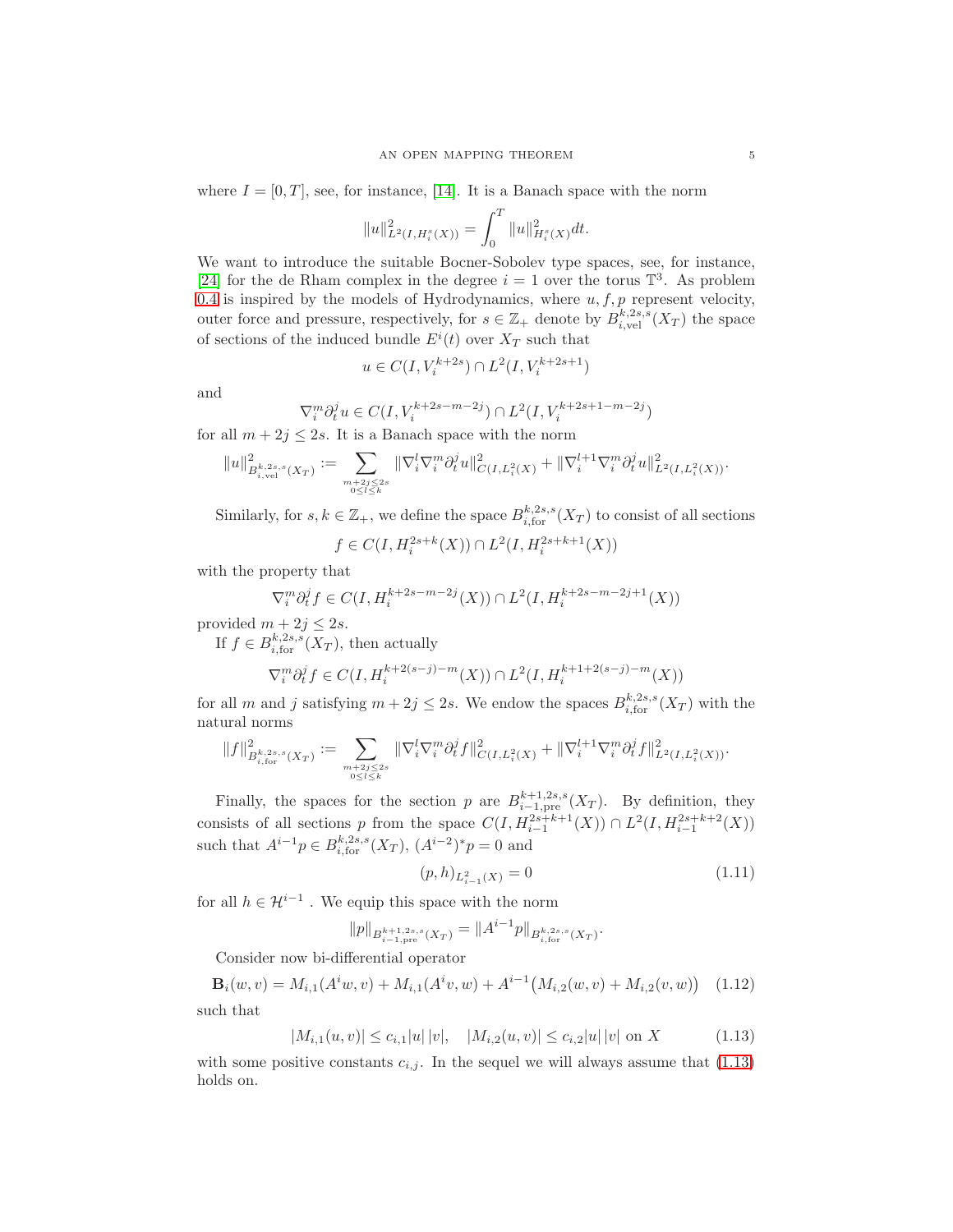<span id="page-5-5"></span>**Theorem 1.4.** Suppose that  $s \in \mathbb{N}$ ,  $k \in \mathbb{Z}_+$ ,  $2s + k > \frac{n}{2} - 1$ . Then the mappings

$$
\nabla_i^m: B_{i, \text{for}}^{k, 2(s-1), s-1}(X_T) \to B_{i, \text{for}}^{k-m, 2(s-1), s-1}(X_T), \ m \le k
$$
  
\n
$$
\Delta^i: B_{i, \text{vel}}^{k, 2s, s}(X_T) \to B_{i, \text{for}}^{k, 2(s-1), s-1}(X_T),
$$
  
\n
$$
\partial_t: B_{i, \text{vel}}^{k, 2s, s}(X_T) \to B_{i, \text{for}}^{k, 2(s-1), s-1}(X_T),
$$

are continuous. Besides, if  $w, v \in B_{i,\text{vel}}^{k+2,2(s-1),s-1}(X_T)$  then the mappings

<span id="page-5-3"></span>
$$
\mathbf{B}_{i}(w,\cdot): \quad B_{i,\text{vel}}^{k+2,2(s-1),s-1}(X_T) \quad \to \quad B_{i,\text{tor}}^{k,2(s-1),s-1}(X_T), \n\mathbf{B}_{i}(w,\cdot): \quad B_{i,\text{vel}}^{k,2s,s}(X_T) \quad \to \quad B_{i,\text{for}}^{k,2(s-1),s-1}(X_T),
$$
\n(1.14)

are continuous, too. In particular, for all  $w, v \in B_i^{k+2,2(s-1),s-1}(X_T)$  there is positive constant  $c_{s,k}$ , independent on v and w, such that

<span id="page-5-4"></span>
$$
\|\mathbf{B}_{i}(w,v)\|_{B^{k,2(s-1),s-1}_{i,\text{for}}(X_T)} \leq c_{s,k} \|w\|_{B^{k+2,2(s-1),s-1}_{i,\text{vel}}(X_T)} \|v\|_{B^{k+2,2(s-1),s-1}_{i,\text{vel}}(X_T)}.\tag{1.15}
$$

Proof. The proof is based on the following version of Gagliardo-Nirenberg inequality, see [\[20\]](#page-21-9) or [\[4,](#page-21-10) Theorem 3.70] for the Rimanian manifolds.

**Lemma 1.5.** For all  $v \in L_i^{q_0}(X) \cap L_i^2(X)$  such that  $\nabla_i^{j_0} v \in L_i^{p_0}(X)$  and  $\nabla_i^{m_0} v \in$  $L_i^{r_0}(X)$  we have

<span id="page-5-2"></span>
$$
\|\nabla_i^{j_0}v\|_{L_i^{p_0}(X)} \le C \left( \left( \|\nabla_i^{m_0}v\|_{L_i^{r_0}(X)} + \|v\|_{L_i^{2}(X)} \right)^a \|v\|_{L_i^{q_0}(X)}^{1-a} + \|v\|_{L_i^{2}(X)} \right) \tag{1.16}
$$

with a positive constant  $C = C^{(n)}_{j_0,m_0,s_0}(p_0,q_0,r_0)$  independent on v, where

<span id="page-5-0"></span>
$$
\frac{1}{p_0} = \frac{j_0}{n} + a\left(\frac{1}{r_0} - \frac{m_0}{n}\right) + \frac{(1-a)}{q_0} \text{ and } \frac{j_0}{m_0} \le a \le 1,
$$
 (1.17)

with the following exceptional case: if  $1 < r_0 < +\infty$  and  $m_0 - j_0 - n/r_0$  is a non-negative integer then the inequality is valid only for  $\frac{j_0}{m_0} \le a < 1$ .

Proof. Indeed, under the hypothesis of Lemma, we have from  $(1.9)$  and  $(1.10)$ 

$$
\|\nabla_i^{j_0} v\|_{L_i^{p_0}(X)} \le c_1 \|v\|_{W_{i,p_0}^{j_0}(X)} \le c_2 \|v\|_{\tilde{\nabla}_i^{j_0},p_0} \le
$$
\n
$$
\begin{cases}\nc_3 \left( \| (\Delta^i)^{j_0/2} u \|_{L_i^{p_0}(X)} + \|\tilde{\Pi}_{m_0}^i u \|_{L_i^{p_0}(X)} \right), & \text{if } j_0 \text{ is even,} \\
c_3 \left( \|A^i (\Delta^i)^{(j_0-1)/2} u \|_{L_{i+1}^{p_0}(X)} + \right)\n\end{cases}
$$
\n(1.18)

$$
\left( + \|\left( A^{i-1} \right)^* (\Delta^i)^{(j_0-1)/2} u \|_{L_{i-1}^{p_0}(X)} + \|\tilde{\Pi}_{m_0}^i u \|_{L_i^{p_0}(X)} \right), \quad \text{if } j_0 \text{ is odd.}
$$
  
with positive constants  $c_1$ ,  $c_2$  and  $c_3$ . In each local card  $U_l$  we get

<span id="page-5-1"></span>
$$
\| (\Delta^{i})^{j_{0}/2} v \|_{L_{i}^{p_{0}}(X)} \Big|_{U_{l}} \leq c_{1} \left( \| M_{j_{0},l} \nabla^{j_{0}} v_{U_{l}} \|_{L^{p_{0}}(\mathbb{R}^{n})} + \| N_{j_{0},l} v_{U_{l}} \|_{L^{p_{0}}(\mathbb{R}^{n})} \right) \leq (1.19)
$$
  

$$
\tilde{c}_{1} \left( \| \nabla^{j_{0}} v_{U_{l}} \|_{L^{p_{0}}(\mathbb{R}^{n})} + \| v_{U_{l}} \|_{L^{p_{0}}(\mathbb{R}^{n})} \right)
$$

if  $j_0$  is even, and

 $\sqrt{ }$ 

$$
\left( \|\dot{A}^{i}(\Delta^{i})^{(j_{0}-1)/2}v\|_{L_{i+1}^{p_{0}}(X)} + \|(\dot{A}^{i-1})^{*}(\Delta^{i})^{(j_{0}-1)/2}v\|_{L_{i-1}^{p_{0}}(X)} \right) \Big|_{U_{l}} \leq \qquad (1.20)
$$
  

$$
c_{2} \left( \|\tilde{M}_{j_{0},l}\nabla^{j_{0}}v_{U_{l}}\|_{L^{p_{0}}(\mathbb{R}^{n})} + \|\tilde{K}_{j_{0},l}\nabla^{j_{0}}v_{U_{l}}\|_{L^{p_{0}}(\mathbb{R}^{n})} + \|\tilde{N}_{j_{0},l}v_{U_{l}}\|_{L^{p_{0}}(\mathbb{R}^{n})} + \right.
$$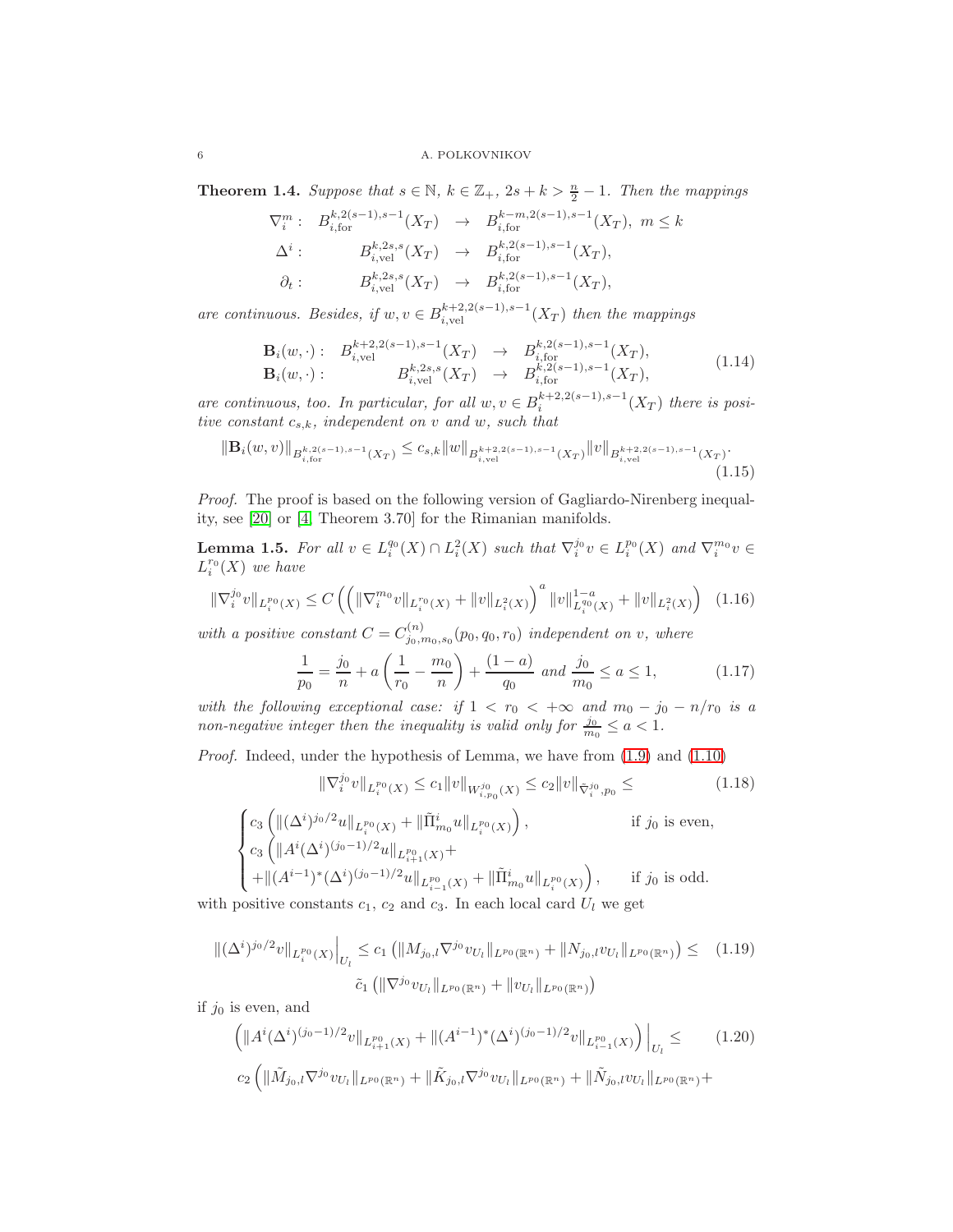$$
\|\tilde{T}_{j_0,l}v_{U_l}\|_{L^{p_0}(\mathbb{R}^n)}\Big)\leq \tilde{c}_2\left(\|\nabla^{j_0}v_{U_l}\|_{L^{p_0}(\mathbb{R}^n)}+\|v_{U_l}\|_{L^{p_0}(\mathbb{R}^n)}\right)
$$

if j<sub>0</sub> is odd, with constants  $c_1, \tilde{c}_1, c_2, \tilde{c}_2 > 0$ , where  $M_{j_0,l}, N_{j_0,l}, \tilde{M}_{j_0,l}, \tilde{N}_{j_0,l}, \tilde{K}_{j_0,l}$ and  $\tilde{T}_{j_0,l}$  are some matrices with infinitely differentiable coefficients and  $v_{U_l}$  is representation of v in  $U_l$  (see, for instance, [\[25,](#page-22-1) Chapter 1]). Applying the Gagliardo-Nirenberg inequality (see [\[20\]](#page-21-9) or [\[4\]](#page-21-10)) we have

$$
\|\nabla^{j_0}v_{U_l}\|_{L^{p_0}(\mathbb{R}^n)} \le c \left( \|\nabla^{m_0}v_{U_l}\|_{L^{r_0}(\mathbb{R}^n)}^a \|v_{U_l}\|_{L^{q_0}(\mathbb{R}^n)}^{1-a} + \|v_{U_l}\|_{L^2(\mathbb{R}^n)} \right) \tag{1.21}
$$

with constant  $c > 0$ , where indexes are subordinate to [\(1.17\)](#page-5-0). On the other hand, Gårding's inequality imply

<span id="page-6-0"></span>
$$
\|\nabla^{m_0} v_{U_l}\|_{L^{r_0}(\mathbb{R}^n)} \le c \left( \|\nabla_i^{m_0} v\|_{L_i^{r_0}(X)} + \|\Pi_{m_0}^i v\|_{L_i^{r_0}(X)} \right) \tag{1.22}
$$

with positive constant c. It follows from the ellipticity of  $\nabla_i^{m_0}$  that dimension of the space  $\mathcal{H}_m^i$  is finite, then  $\|\Pi_{m_0}^iv\|_{L_i^{r_0}(X)} \leq c\|\Pi_{m_0}^iv\|_{L_i^{2}(X)}$  with constant  $c > 0$ , since all tow norms are equivalent on finite dimension space, and, moreover, there exist a constant  $\tilde{c} > 0$  such that

<span id="page-6-1"></span>
$$
\|\Pi_{m_0}^i v\|_{L_i^2(X)} \le c \|v\|_{L_i^2(X)}.\tag{1.23}
$$

Summing up by l the inequalities  $(1.19)$  -  $(1.22)$  and taking into account  $(1.23)$  we receive  $(1.16)$ .

We need now Young's inequality: given any  $N = 1, 2, \ldots$ , it follows that

<span id="page-6-2"></span>
$$
\prod_{j=1}^{N} a_j \le \sum_{j=1}^{N} \frac{a_j^{p_j}}{p_j} \tag{1.24}
$$

for all positive numbers  $a_j$  and all numbers  $p_j \geq 1$  satisfying  $\sum_{i=1}^{N}$  $j=1$  $1/p_j = 1.$ 

Next, the first three linear operators are continuous by the very definition of the function spaces.

Let us prove the  $(1.14)$ . We start with  $s = 1$  and argue by the induction. The space  $B_{i,\text{vel}}^{k+2,0,0}(X_T)$  is continuously embedded into the spaces  $C(I, V_{k+2s}^i)$  and  $L^2(I, V^i_{k+2s+1}).$ 

First, we note that, by the Sobolev embedding theorem for any  $k, s \in \mathbb{Z}_+$  satisfying

<span id="page-6-3"></span>
$$
k - s > n/2,\tag{1.25}
$$

there exists a constant  $c(k, s)$  depending on the parameters, such that

$$
||u||_{C_i^s(X)} \le c(k, s) ||u||_{H_i^k(X)}
$$

for all  $u \in H_i^k(X)$ .

Assume that  $n \geq 3$  (for  $n = 2$  proof is similar with simpler arguments). Then by [\(1.16\)](#page-5-2)

<span id="page-6-4"></span>
$$
||u||_{L_i^{\frac{2n}{n-2}}(X)} \le c \left( ||\nabla_i u||_{L_i^2(X)} + ||u||_{L_i^2(X)} \right) \tag{1.26}
$$

with the Gagliardo-Nirenberg constant c, because

$$
p_0 = \frac{2n}{n-2}
$$
 if  $a = 1$ ,  $j_0 = 0$ ,  $m_0 = 1$  and  $r_0 = 2$ .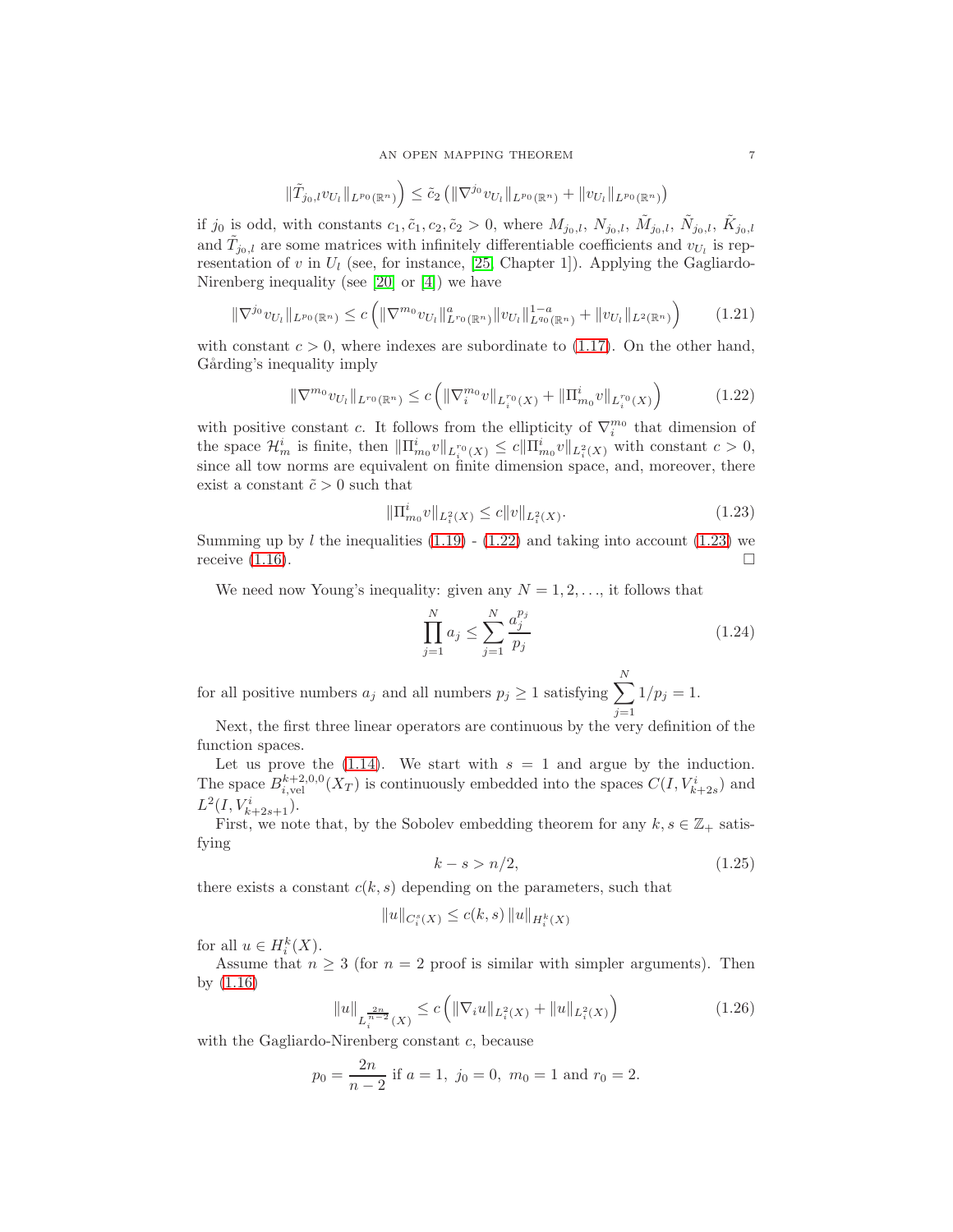If, in addition,  $m' \ge n/2 - 1$  then by [\(1.16\)](#page-5-2) and the hypothesis of the lemma,

<span id="page-7-0"></span>
$$
||u||_{L_i^n(X)} \le c \left( ||\nabla_i^{m'} u||_{L_i^n(X)}^{\frac{n-2}{2m'}} ||u||_{L_i^n(X)}^{\frac{2m'-n+2}{2m'}} + ||u||_{L_i^n(X)} \right) \tag{1.27}
$$

with the Gagliardo-Nirenberg constant c, because

$$
\frac{1}{n} = \left(\frac{1}{2} - \frac{m'}{n}\right)a + \frac{1-a}{2}, \ a = \frac{n-2}{2m'} \in (0,1).
$$

Using by [1.13,](#page-4-0) Hölder's inequality and Gårding's inequality we have

$$
\begin{aligned} \|\mathbf{B}_i(w,u)\|_{L_i^2(X)}^2 &\leq \tilde{c} \left( \|w\|_{L_i^n(X)}^2 \left( \|\nabla_i u\|_{L_i^{\frac{2n}{n-2}}(X)}^2 + \|u\|_{L_i^2(X)}^2 \right) + \right. \\ & \left. \left( \|\nabla_i w\|_{L_i^{\frac{2n}{n-2}}(X)}^2 + \|\nabla_i w\|_{L_i^2(X)}^2 \right) \|u\|_{L_i^n(X)}^2 \right) \end{aligned}
$$

with a positive constant  $\tilde{c}$ , independent of u and w. Then, with  $m' = k + 2 > n/2 - 1$ in [\(1.27\)](#page-7-0),

$$
||w||_{L_i^n(X)}^2 \le c_1 \left( ||\nabla_i^{k+2} w||_{L_i^2(X)}^{\frac{n-2}{2(k+2)}} ||w||_{L_i^2(X)}^{\frac{2k-n+6}{2(k+2)}} + ||w||_{L_i^2(X)} \right)^2 \le c_2 ||w||_{H_i^{k+2}(X)}^2,
$$
  

$$
||\nabla_i u||_{L_i^{\frac{2n}{n-2}}(X)}^2 \le \tilde{c}_1 \left( ||\nabla_i^2 u||_{L_i^2(X)} + ||\nabla_i u||_{L_i^2(X)} \right)^2 \le \tilde{c}_2 ||u||_{H_i^2(X)}^2,
$$

with positive constants  $c_1, c_2, \tilde{c_1}, \tilde{c_2}$  independent of u and w. Then we have

$$
\|\mathbf{B}_{i}(w,u)\|_{L_{i}^{2}(X)}^{2} \leq \qquad (1.28)
$$
\n
$$
c_{1} \left( \|w\|_{H_{i}^{k+2}(X)}^{2} \left( \|u\|_{H_{i}^{2}(X)}^{2} + \|u\|_{L_{i}^{2}(X)} \right) + \|u\|_{H_{i}^{k+2}(X)}^{2} \left( \|w\|_{H_{i}^{2}(X)}^{2} + \|w\|_{L_{i}^{2}(X)} \right) \right) \leq
$$
\n
$$
+ \left( \|\nabla_{i}^{2}w\|_{L_{i}^{2}(X)} + \|\nabla_{i}w\|_{L_{i}^{2}(X)} \right)^{2} \|u\|_{H_{i}^{k+2}(X)}^{2} \right) \leq
$$
\n
$$
c_{2} \|w\|_{H_{i}^{k+2}(X)}^{2} \|u\|_{H_{i}^{k+2}(X)}^{2},
$$
\n(1.28)

the positive constants  $c_1$  and  $c_2$  being independent of u and w, and so

<span id="page-7-1"></span>
$$
\|\mathbf{B}_{i}(w,u)\|_{C(I,L_{i}^{2}(X))}^{2} \leq c\|u\|_{C(I,H_{i}^{k+2}(X))}^{2}\|w\|_{C(I,H_{i}^{k+2}(X))}^{2}
$$
(1.29)

with constant  $c > 0$ .

For  $n \geq 3$ , by Gårding's and Hölder's inequalities we also have

<span id="page-7-2"></span>
$$
\|\nabla_{i}\mathbf{B}_{i}(w,u)\|_{L_{i}^{2}(X)}^{2} \leq \tilde{c}\left(\|w\|_{L_{i}^{n}(X)}^{2}\|\nabla_{i}^{2}u\|_{L_{i}^{\frac{2n}{n-2}}(X)}^{2}\right) + \|\nabla_{i}w\|_{L_{i}^{n}(X)}^{2}\|\nabla_{i}u\|_{L_{i}^{\frac{2n}{n-2}}(X)}^{2} + \|\nabla_{i}w\|_{L_{i}^{\frac{2n}{n-2}}(X)}^{2}\|\nabla_{i}u\|_{L_{i}^{n}(X)}^{2} + \|\nabla_{i}w\|_{L_{i}^{\frac{2n}{n-2}}(X)}^{2}\|\nabla_{i}u\|_{L_{i}^{n}(X)}^{2} + \|\nabla_{i}\|_{L_{i}^{\frac{2n}{n-2}}(X)}^{2}\|\nabla_{i}u\|_{L_{i}^{\frac{2n}{n-2}}(X)}^{2} + \|\nabla_{i}w\|_{L_{i}^{\frac{2n}{n-2}}(X)}^{2}\|u\|_{L_{i}^{n}(X)}^{2} + \|\nabla_{i}\|_{L_{i}^{\frac{2n}{n-2}}(X)}^{2}\|u\|_{L_{i}^{n}(X)}^{2} + \|\nabla_{i}w\|_{L_{i}^{\frac{2n}{n-2}}(X)}^{2}\|u\|_{L_{i}^{\frac{2n}{n-2}}(X)}^{2} + \|\nabla_{i}w\|_{L_{i}^{\frac{2n}{n-2}}(X)}^{2}\|u\|_{L_{i}^{\frac{2n}{n-2}}(X)}^{2} + \|\nabla_{i}w\|_{L_{i}^{\frac{2n}{n-2}}(X)}^{2}\|u\|_{L_{i}^{\frac{2n}{n-2}}(X)}^{2} + \|\nabla_{i}w\|_{L_{i}^{\frac{2n}{n-2}}(X)}^{2}\|w\|_{L_{i}^{\frac{2n}{n-2}}(X)}^{2} + \|\nabla_{i}w\|_{L_{i}^{\frac{2n}{n-2}}(X)}^{2}\|w\|_{L_{i}^{\frac{2n}{n-2}}(X)}^{2} + \|\nabla_{i}w\|_{L_{i}^{\frac{2n}{n-2}}
$$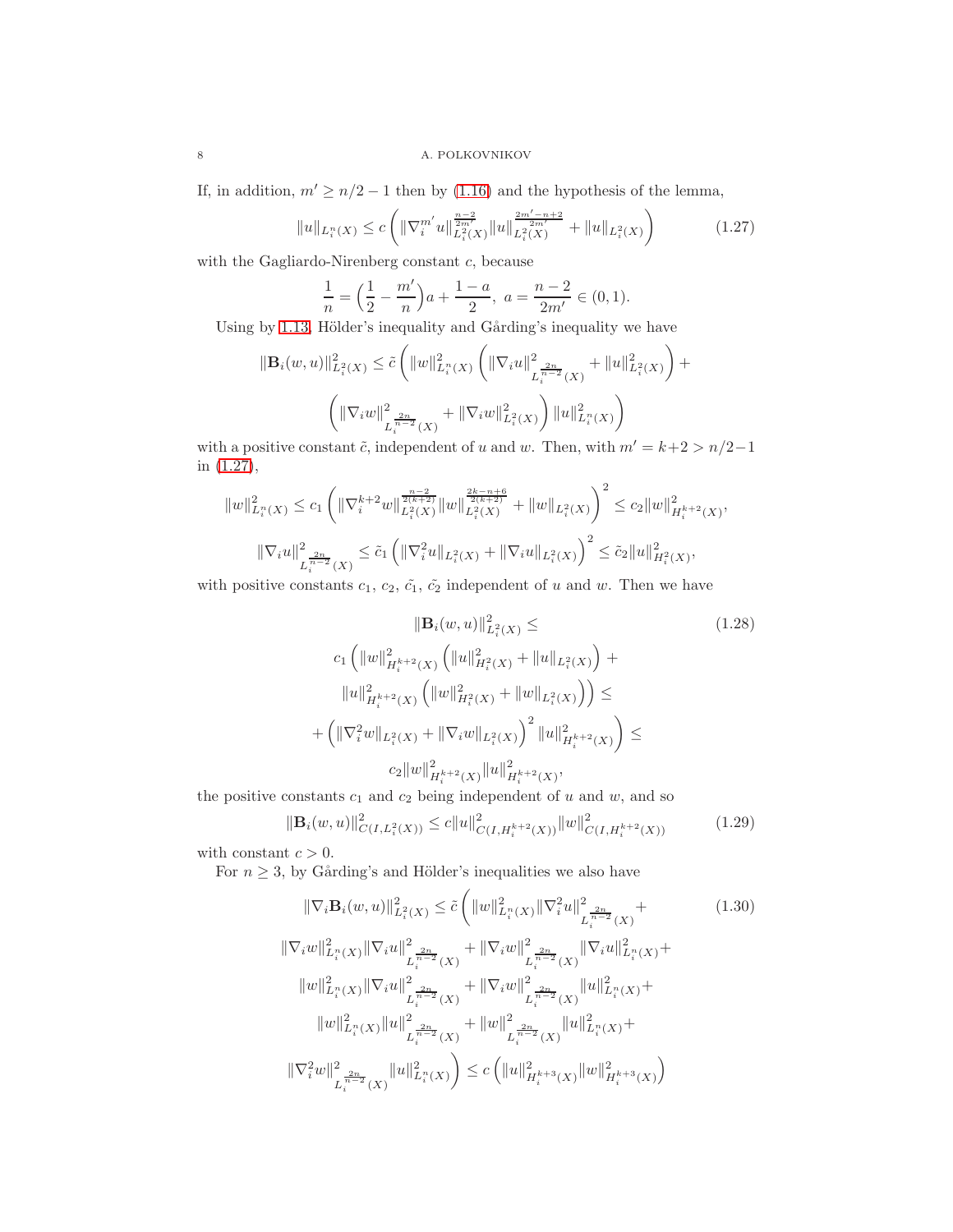with a constant c independent of u and w. On combining  $(1.29)$  and  $(1.30)$  we deduce that, for  $n \geq 3$ ,

<span id="page-8-0"></span>
$$
\|\mathbf{B}_{i}(w,u)\|_{L^{2}(I,H_{i}^{1}(X))}^{2} \leq c \left( \|u\|_{H_{i}^{k+2}(X)}^{2} \|w\|_{H_{i}^{k+2}(X)}^{2} + \|\mathbf{u}\|_{H_{i}^{k+3}(X)}^{2} \|w\|_{H_{i}^{k+3}(X)}^{2} \right).
$$
\n(1.31)

Inequalities [\(1.29\)](#page-7-1), [\(1.31\)](#page-8-0) provide that the operator  $\mathbf{B}_i(w, \cdot)$  maps  $B_{i, \text{for}}^{2,0,0}(X_T)$ continuously to  $B^{0,0,0}_{i,\text{for}}(X_T)$  if  $k > n/2 - 3$ .

Next, for any  $0 \le k' \le k_0$ ,  $k_0 = k$  or  $k_0 = k + 1$ , similarly to [\(1.30\)](#page-7-2), using the Hölder and Gårding's inequality with a number  $q = q(k', l) > 1$  we obtain

$$
\|\nabla_i^{k'} \mathbf{B}_i(w, u)\|_{L_i^2(X)}^2 \le \sum_{l=0}^k \sum_{j=0}^{k'} \sum_{m=0}^{k'+1-l} \left( C_{k',l}^{j,m} \|\nabla_i^m w\|_{L_i^{\frac{2q}{q-1}}(X)}^2 \|\nabla_i^j u\|_{L_i^2(Q)}^2 + \tilde{C}_{k',l}^{j,m} \|\nabla_i^j w\|_{L_i^{\frac{2q}{q-1}}(X)}^2 \|\nabla_i^m w\|_{L_i^2(Q)}^2 \right)
$$
\n(1.32)

with positive coefficients  $C^{j,m}_{k',l}$ ,  $\tilde{C}^{j,m}_{k',l}$ .

If  $0 \le k' \le k_0$ , then we take  $q = q(k', 0) = \frac{n}{n-2}$  and use [\(1.24\)](#page-6-2), [\(1.27\)](#page-7-0) with  $m' = k + 2$ , to obtain

<span id="page-8-5"></span><span id="page-8-4"></span>
$$
\|\nabla_i^j u\|_{L_i^{2q}(X)}^2 \|w\|_{L_i^{\frac{2q}{q-1}}(X)}^2 = \|\nabla_i^j u\|_{L_i^{\frac{2n}{n-2}}(X)}^2 \|w\|_{L_i^n(X)}^2 \leq \tag{1.33}
$$

$$
\tilde{c}\left(\|\nabla^{j+1}_i u\|_{L^2_i(X)}+\|\nabla^{j}_i u\|_{L^2_i(X)}\right)^2\left(\|\nabla^{k+2}_i w\|_{L^2_i(X)}^{\frac{n-2}{2(k+2)}}\|w\|_{L^2_i(X)}^{\frac{2k-n+6}{2(k+2)}}+\|w\|_{L^2_i(X)}\right)^2\leq \\ c\|u\|_{H^{j+1}_i(X)}^2\|w\|_{H^{k+2}_i(X)}^2
$$

for each  $0 \le j \le k' + 1$ , with positive constants  $\tilde{c}$ , c independent on  $u, w$ .

If  $1 \leq l \leq k' \leq k_0$  then we may apply [\(1.16\)](#page-5-2) to each factor in the typical summand

$$
\|\nabla_i^m w\|^2_{L_i^{\frac{2q}{q-1}}(X)}\|\nabla_i^j u\|^2_{L_i^{2q}(X)}
$$

with  $0 \le j \le k' + 1 - l$ ,  $0 \le m \le l$  and entries  $q = q(k', l)$ ,  $\alpha_j = \alpha_j^{(l)}$ , satisfying

<span id="page-8-1"></span>
$$
\begin{cases}\n\frac{1}{2q} = \frac{j}{n} + \left(\frac{1}{2} - \frac{k_0 + 2}{n}\right)\alpha_1 + \frac{1 - \alpha_1}{2}, \n\frac{q - 1}{2q} = \frac{m}{n} + \left(\frac{1}{2} - \frac{k + 2}{n}\right)\alpha_2 + \frac{1 - \alpha_2}{2}, \n\frac{j}{k_0 + 2} \le \alpha_1 < 1, \frac{m}{k + 2} \le \alpha_2 < 1.\n\end{cases} \tag{1.34}
$$

Relations [\(1.34\)](#page-8-1) are actually equivalent to the following:

<span id="page-8-2"></span>
$$
\frac{j}{k_0 + 2} \le \alpha_1 = \frac{n}{k_0 + 2} \left( \frac{1}{2} - \frac{1}{2q} + \frac{j}{n} \right) < 1 \tag{1.35}
$$

<span id="page-8-3"></span>
$$
\frac{m}{k+2} \le \alpha_2 = \frac{n}{k+2} \left( \frac{1}{2q} + \frac{m}{n} \right) < 1. \tag{1.36}
$$

The lower bounds are always true if  $q > 1$  and so, these inequalities are reduced to

$$
\frac{1}{2} + \frac{j - k_0 - 2}{n} < \frac{1}{2q} < \frac{k + 2 - m}{n}, \ q > 1.
$$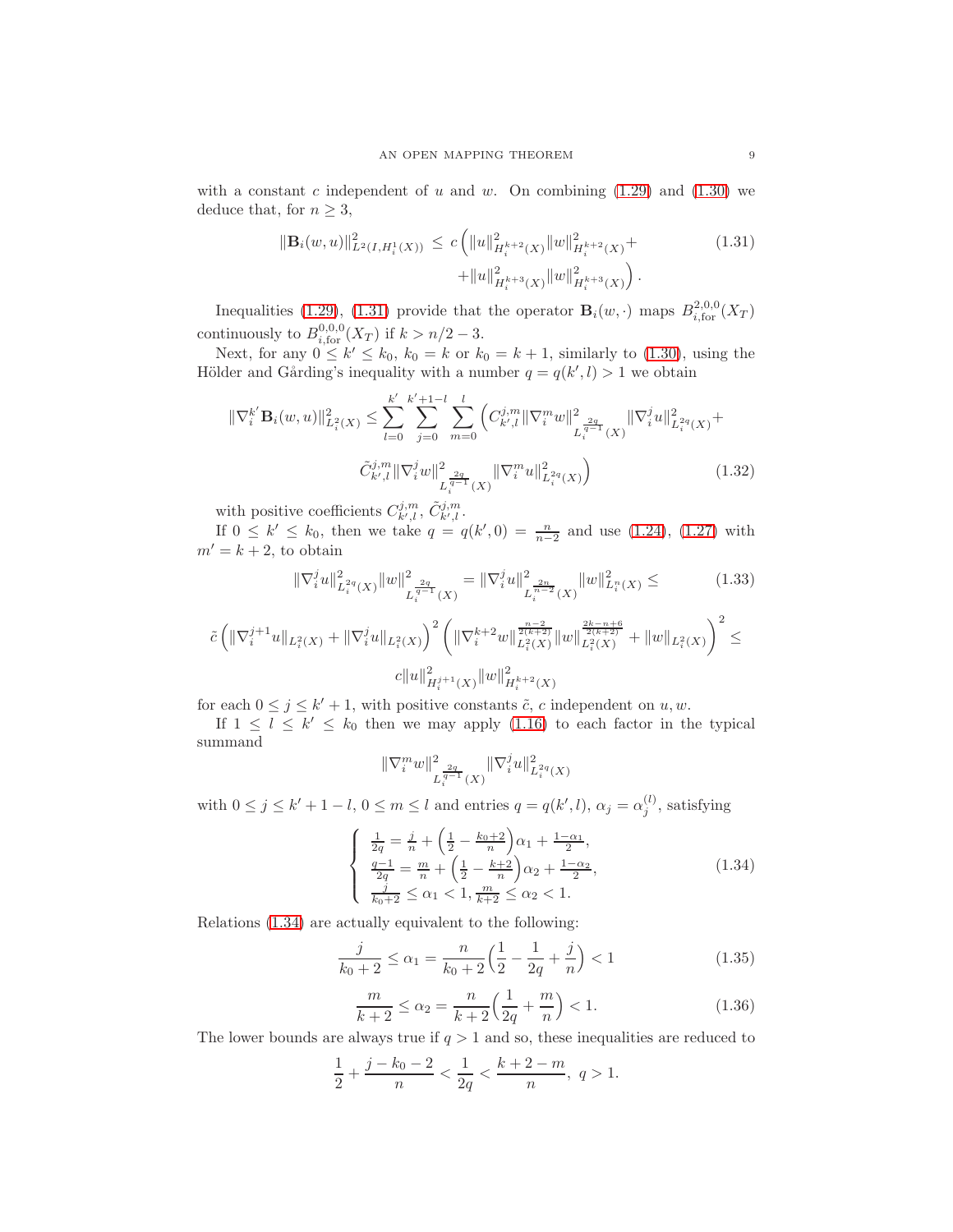The segment for  $\frac{1}{2q}$  is not empty because

$$
\frac{1}{2} + \frac{j - k_0 - 2}{n} < \frac{k + 2 - m}{n}
$$

provided by the assumptions  $k + 3 > n/2$ ,  $0 \le k' \le k_0$ , and  $j + m \le k' + 1$ . Moreover, as

$$
\frac{1}{2} + \frac{j - k_0 - 2}{n} < \frac{1}{2}, \quad \frac{k + 2 - m}{n} > 0,
$$

we see that there is a proper  $q > 1$  to achieve  $(1.35)$ ,  $(1.36)$ .

Then, similarly to [\(1.33\)](#page-8-4),

<span id="page-9-0"></span>
$$
\|\nabla_{i}^{j}u\|_{L_{i}^{2q}(X)}^{2}\|\nabla_{i}^{m}w\|_{L_{i}^{\frac{2q}{q-1}}(X)}^{2} \leq \qquad (1.37)
$$

$$
\tilde{c}\left(\|\nabla_{i}^{k_{0}+2}u\|_{L_{i}^{2}(X)}^{\alpha_{1}}\|u\|_{L_{i}^{2}(X)}^{1-\alpha_{1}}+\|u\|_{L_{i}^{2}(X)}\right)^{2} \cdot \left(\|\nabla_{i}^{k+2}w\|_{L_{i}^{2}(X)}^{\alpha_{2}}\|w\|_{L_{i}^{2}(X)}^{1-\alpha_{2}}+\|w\|_{L_{i}^{2}(X)}\right)^{2} \leq \qquad c\|u\|_{H_{i}^{k_{0}+2}(X)}^{2}\|w\|_{H_{i}^{k+2}(X)}^{2}
$$

with positive constants  $\tilde{c}$ , c independent on  $u, w$ .

Hence, [\(1.33\)](#page-8-4), [\(1.37\)](#page-9-0) yield

<span id="page-9-2"></span><span id="page-9-1"></span>
$$
\|\mathbf{B}_{i}(w,u)\|_{C(I,H_{i}^{k}(X))}^{2} \leq c\|u\|_{C(I,H_{i}^{k+2}(X))}^{2}\|w\|_{C(I,H_{i}^{k+2}(X))}^{2},\tag{1.38}
$$

$$
\|\mathbf{B}_{i}(w,u)\|_{L^{2}(I,H_{i}^{k+1}(X))}^{2} \leq \qquad (1.39)
$$

$$
\tilde{c}\Big(\|u\|_{C(I,H_{i}^{k+2}(X))}^{2}\|w\|_{L(I,H_{i}^{k+3}(X))}^{2} + \|w\|_{C(I,H_{i}^{k+2}(X))}^{2}\|u\|_{L(I,H_{i}^{k+3}(X))}^{2}\Big),
$$

with positive constants  $c, \tilde{c}$  independent on  $u, w$ .

Now [\(1.38\)](#page-9-1), [\(1.39\)](#page-9-2) imply that the mapping  $\mathbf{B}_{i}(w, \cdot)$  maps  $B_{i,\text{for}}^{k+2,0,0}(X_T)$  continuously to  $B_{i, \text{for}}^{k,0,0}(X_T)$  for any  $k > n/2 - 3$  if  $n \geq 3$  and bound [\(1.15\)](#page-5-4) hold true for  $s=1$ .

Next, we argue by the induction. Assume that for some  $s' \geq 1$  the mapping  $\mathbf{B}_i(w, \cdot)$  maps  $B_{i,\text{for}}^{k+2,2(s'-1),s'-1}(X_T)$  continuously to  $B_{i,\text{for}}^{k,2(s'-1),s'-1}(X_T)$  for any  $k > n/2 - 2s' - 1$  and bound [\(1.15\)](#page-5-4) holds true for  $s = s'$ . Then the space  $B_{i,\text{for}}^{k+2,2s',s'}(X_T)$  is continuously embedded to the space  $B_{i,\text{for}}^{k+4,2(s'-1),s'-1}(X_T)$  and, by the inductive assumption,  $\mathbf{B}_i(w, \cdot)$  maps  $B_{i, \text{for}}^{k+4, 2(s'-1), s'-1}(X_T)$  continuously to  $B_{i, \text{for}}^{k+2, 2(s'-1), s'-1}(X_T)$  for any  $(k+2) > n/2 - 2s' - 1$  or, the same,  $k >$  $n/2 - 2(s'+1) - 1$ . Moreover, bound [\(1.15\)](#page-5-4) holds true for  $s = s'$  and with  $k+2$ instead of k.

It is left to check the behaviour of the partial derivatives  $\partial_t^{s'} \nabla_i^{k_0} \mathbf{B}_i(w, u)$  with  $k_0 \leq k+1$ . By the very definition of space  $B_{i,\text{for}}^{k+2,2s',s'}(X_T)$ , the partial derivatives  $\partial_t^{j'} u$ ,  $\partial_t^{j'} w$  belong to  $C(I, H_i^{k+2+2(s'-j')})$  $\binom{k+2+2(s'-j')}{i}(X)$  and  $L^2(I, H_i^{k+3+2(s'-j')})$  $i^{k+\delta+2(s-j)}(X)$ ). By the Leibniz rule,

$$
\partial_t \mathbf{B}_i(w, u) = \mathbf{B}_i(\partial_t w, u) + \mathbf{B}_i(w, \partial_t u).
$$

Then for any  $0 \le k' \le k_0$ ,  $k_0 = k$  or  $k_0 = k + 1$ ,  $0 \le i' \le s'$ , similarly to [\(1.30\)](#page-7-2)

$$
\|\nabla_i^{k'}\partial_t^{i'}\mathbf{B}_i(w,u)\|_{L_i^2(X)}^2\leq
$$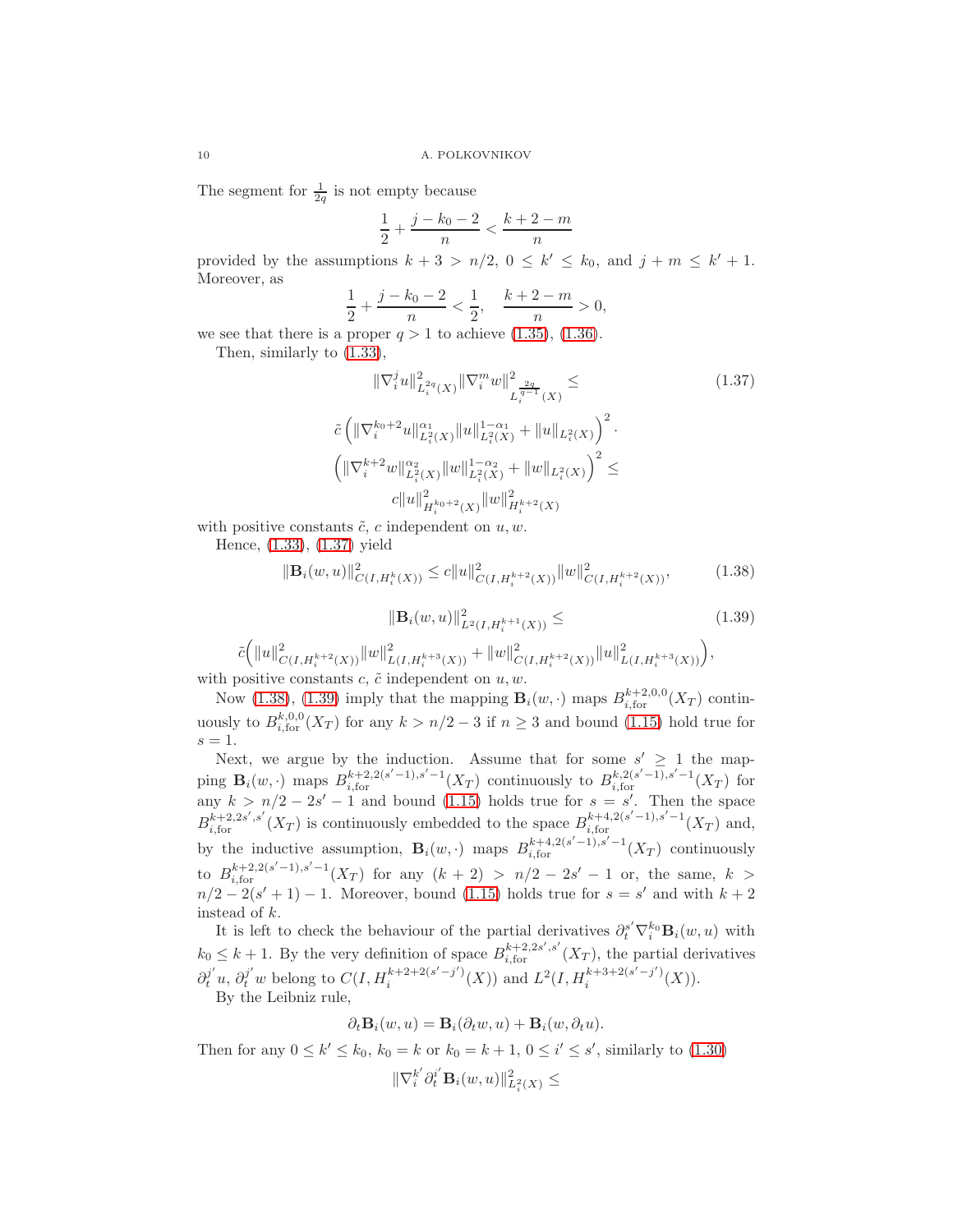AN OPEN MAPPING THEOREM 11

$$
\sum_{j'=0}^{i'} \sum_{l=0}^{k'} \sum_{j=0}^{k'+1-l} \sum_{m=0}^{l} \left( C_{k',l,i'}^{j,m,j'} \|\partial_t^{j'} \nabla_i^m w\|_{L_i^{\frac{2q}{q-1}}(X)}^2 \|\partial_t^{i'-j'} \nabla_i^j w\|_{L_i^{\frac{2q}{q-1}}(X)}^2 + \tilde{C}_{k',l,i'}^{j,m,j'} \|\partial_t^{i'-j'} \nabla_i^j w\|_{L_i^{\frac{2q}{q-1}}(X)}^2 \|\partial_t^{j'} \nabla_i^m w\|_{L_i^{\frac{2q}{q-1}}(X)}^2 \right) \tag{1.40}
$$

with positive coefficients  $C^{j,m,j'}_{k',l,i'}$ ,  $\tilde{C}^{j,m,j'}_{k',l,i'}$ .

Similarly to [\(1.33\)](#page-8-4), if  $0 \leq k' \leq k+1$  then we take  $q = q(k', 0, s') = \frac{n}{n-2}$  and use  $(1.24), (1.27)$  $(1.24), (1.27)$  $(1.24), (1.27)$  with  $m' = 2s' + k + 2$ , to obtain

<span id="page-10-3"></span>
$$
\|\partial_t^{s'} \nabla_i^{k'+1} u\|_{L_i^{2q}(X)}^2 \|w\|_{L_i^{q-1}(X)}^2 = \|\partial_t^{s'} \nabla_i^{k'+1} u\|_{L_i^{2q}(X)}^2 \|w\|_{L_i^{2}(X)}^2 \leq \qquad (1.41)
$$

$$
\tilde{c} \left( \|\partial_t^{s'} \nabla_i^{k'+2} u\|_{L_i^{2}(X)} + \|\partial_t^{s'} u\|_{L_i^{2}(X)} \right)^2.
$$

$$
\left( \|\nabla_i^{2s'+k+2} w\|_{L_i^{2}(X)}^{\frac{n-2}{2(2s'+k+2)}} \|w\|_{L_i^{2}(X)}^{\frac{2(2s'+k)-n+6}{2(2s'+k+2)}} + \|w\|_{L_i^{2}(X)} \right)^2 \leq
$$

$$
c \|\partial_t^{s'} u\|_{H_i^{k'+2}(X)}^2 \|w\|_{H_i^{2s'+k+2}(X)}^2
$$

with positive constants  $\tilde{c}$ , c independent on  $u, w$ .

Again, similarly to [\(1.37\)](#page-9-0), if

$$
1 \leq l \leq k' \leq k_0, \qquad 1 \leq j' \leq s',
$$
  

$$
0 \leq j \leq k' + 1 - l, \quad 0 \leq m \leq l,
$$

then we may apply [\(1.16\)](#page-5-2) to each factor in the typical summand

$$
\|\partial_{t}^{s'-j'}\nabla_{i}^{j}u\|_{L^{2q}_{i}(X)}^{2}\|\partial_{t}^{j'}\nabla_{i}^{m}w\|_{L^{\frac{2q}{q-1}}(X)}^{2}
$$

with entries satisfying

<span id="page-10-0"></span>
$$
\begin{cases} \n\frac{1}{2q} = \frac{j}{n} + \left(\frac{1}{2} - \frac{k_0 + 2 + 2j'}{n}\right)\alpha_1 + \frac{1 - \alpha_1}{2},\\ \n\frac{q - 1}{2q} = \frac{m}{n} + \left(\frac{1}{2} - \frac{k + 2 + 2(s' - j')}{n}\right)\alpha_2 + \frac{1 - \alpha_2}{2},\\ \n\frac{j}{k_0 + 2 + 2j'} \le \alpha_1 < 1, \frac{m}{k + 2 + 2(s' - j')} \le \alpha_2 < 1. \n\end{cases} \tag{1.42}
$$

Relations [\(1.42\)](#page-10-0) are actually equivalent to the following:

<span id="page-10-1"></span>
$$
\frac{j}{k_0 + 2 + 2j'} \le \alpha_1 = \frac{n}{k_0 + 2 + 2j'} \left(\frac{1}{2} - \frac{1}{2q} + \frac{j}{n}\right) < 1,\tag{1.43}
$$

<span id="page-10-2"></span>
$$
\frac{m}{k+2+2(s'-j')} \le \alpha_2 = \frac{n}{k+2+2(s'-j')} \left(\frac{1}{2q} + \frac{m}{n}\right) < 1.
$$
 (1.44)

The lower bounds are always true if  $q > 1$  and so, these inequalities are reduced to

$$
\frac{1}{2} + \frac{j - k_0 - 2 - 2j'}{n} < \frac{1}{2q} < \frac{k + 2 + 2(s' - j') - m}{n}, \ q > 1.
$$

The segment for  $\frac{1}{2q}$  is not empty because

$$
\frac{1}{2} + \frac{j - k_0 - 2 - 2j'}{n} < \frac{k + 2 + 2(s' - j') - m}{n},
$$

provided by the assumptions  $k > n/2 - 2(s'+1) - 1$ ,  $0 \le k' \le k_0$  and  $j+m \le k'+1$ . Moreover, as

$$
\frac{1}{2} + \frac{j - k_0 - 2 - 2j'}{n} < \frac{1}{2}, \frac{k + 2 + 2(s' - j') - m}{n} > 0,
$$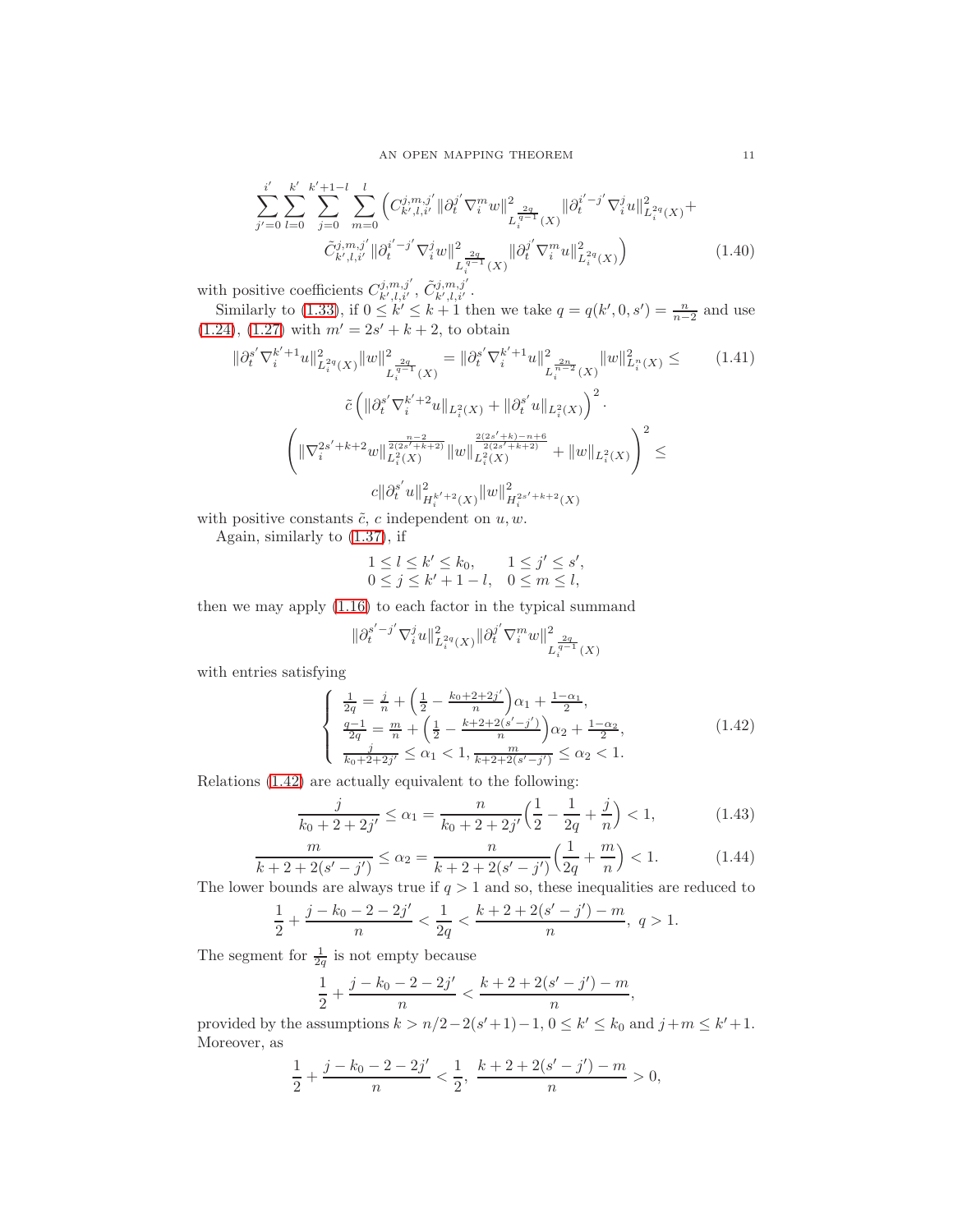we see that there is a proper  $q > 1$  to achieve [\(1.43\)](#page-10-1), [\(1.44\)](#page-10-2).

Then, similarly to [\(1.33\)](#page-8-4),

<span id="page-11-0"></span>
$$
\|\partial_t^{s'-j'}\nabla_i^j u\|_{L_i^{2q}(X)}^2 \|\partial_t^{j'}\nabla_i^m w\|_{L_i^{q-1}(X)}^2 \leq \qquad (1.45)
$$
  

$$
\tilde{c}\left(\|\partial_t^{s'-j'}\nabla_i^{k_0+2+2j'} u\|_{L_i^{2}(X)}^{\alpha_1} \|\partial_t^{s'-j'} u\|_{L_i^{2}(X)}^{1-\alpha_1} + \|\partial_t^{s'-j'} u\|_{L_i^{2}(X)}\right)^2.
$$

$$
\left(\|\partial_t^{j'}\nabla_i^{k+2+2(s'-j')} w\|_{L_i^{2}(X)}^{\alpha_2} \|\partial_t^{j'} w\|_{L_i^{2}(X)}^{1-\alpha_2} + \|\partial_t^{j'} w\|_{L_i^{2}(X)}\right)^2 \leq \qquad c\|\partial_t^{s'-j'} u\|_{H_i^{k_0+2+2j'}(X)}^2 \|\partial_t^{j'} w\|_{H_k^{k+2+2(s'-j')}(X)}^2
$$

with positive constants  $\tilde{c}$ , c independent on  $u, w$ .

Hence, [\(1.41\)](#page-10-3), [\(1.45\)](#page-11-0) yield

<span id="page-11-2"></span><span id="page-11-1"></span>
$$
\|\partial_t^{s'} \mathbf{B}_i(w, u)\|_{C(I, H_i^k(X))}^2 \leq \qquad (1.46)
$$
\n
$$
\sum_{j'=0}^{s'} \left( c_{j'} \|\partial_t^{s'-j'} u\|_{C(I, H_i^{k+2+2j'}(X))}^2 \|\partial_t^{j'} w\|_{C(I, H_i^{k+2+2(s'-j')}(X))}^2 + \right.
$$
\n
$$
\tilde{c}_{j'} \|\partial_t^{s'-j'} w\|_{C(I, H_i^{k+2+2j'}(X))}^2 \|\partial_t^{j'} u\|_{C(I, H_i^{k+2+2(s'-j')}(X))}^2 \right),
$$
\n
$$
\|\partial_t^{s'} \mathbf{B}_i(w, u)\|_{L^2(I, H_i^{k+1}(X))}^2 \leq \qquad (1.47)
$$
\n
$$
\sum_{j'=0}^{s'} \left( c_{j'} \|\partial_t^{s'-j'} u\|_{L^2(I, H_i^{k+3+2j'}(X))}^2 \|\partial_t^{j'} w\|_{L^2(I, H_i^{k+2+2(s'-j')}(X))}^2 + \right.
$$
\n
$$
\tilde{c}_{j'} \|\partial_t^{s'-j'} w\|_{L^2(I, H_i^{k+2+2j'}(X))}^2 \|\partial_t^{j'} w\|_{L^2(I, H_i^{k+3+2(s'-j')}(X))}^2 \right),
$$
\n(1.47)

with positive constants  $c_{j'}$  and  $\tilde{c}_{j'}$ ,  $0 \leq j' \leq s'$ , independent on u, v.

Now [\(1.46\)](#page-11-1), [\(1.47\)](#page-11-2) imply that the mapping  $\mathbf{B}_i(w, \cdot)$  maps  $B_{i,\text{for}}^{k+2,2s',s'}(X_T)$  continuously to  $B_{i,\text{for}}^{k,2s',s'}(X_T)$  if  $n \geq 3$ . Moreover, by [\(1.24\)](#page-6-2), bound [\(1.15\)](#page-5-4) holds true for  $s = s' + 1$ . This finishes the proof of inequality [\(1.15\)](#page-5-4) and the continuity of operator  $B_i(w, \cdot) : B_{i,\text{vel}}^{k+2,2(s-1),s-1}(X_T) \to B_{i,\text{for}}^{k,2(s-1),s-1}(X_T)$ , for  $n \geq 3$  and for all  $k \in \mathbb{Z}_+$  and  $s \in \mathbb{N}$  satisfying  $2s + k > n/2 - 1$ .

The boundedness of the operator  $\mathbf{B}_i(w, \cdot) : B^{k,2s,s}_{i,\text{vel}}(X_T) \to B^{k,2(s-1),s-1}_{i,\text{for}}(X_T)$ now follows from the definition of the spaces.

Let us introduce now the Helmholtz type projection  $P^i$  from  $B^{k,2(s-1),s-1}_{i,\text{for}}(X_T)$ to the kernel of operator  $(A^{i-1})^*$ .

<span id="page-11-3"></span>**Lemma 1.6.** Let s,  $k \in \mathbb{Z}_+$ . For each i the pseudo-differential operator  $P^i =$  $(A<sup>i</sup>)<sup>*</sup>A<sup>i</sup>\varphi<sup>i</sup> + \Pi<sup>i</sup>$  on X induce continuous map

$$
P^i: B_{i,\text{for}}^{k,2(s-1),s-1}(X_T) \to B_{i,\text{vel}}^{k,2(s-1),s-1}(X_T),\tag{1.48}
$$

such that

$$
P^i \circ P^i u = P^i u, \quad (P^i u, v)_{L_i^2(X)} = (u, P^i v)_{L_i^2(X)}, \quad (P^i u, (I - P^i) u)_{L_i^2(X)} = 0
$$

for all  $u, v \in B_{i, \text{for}}^{k, 2(s-1), s-1}$ .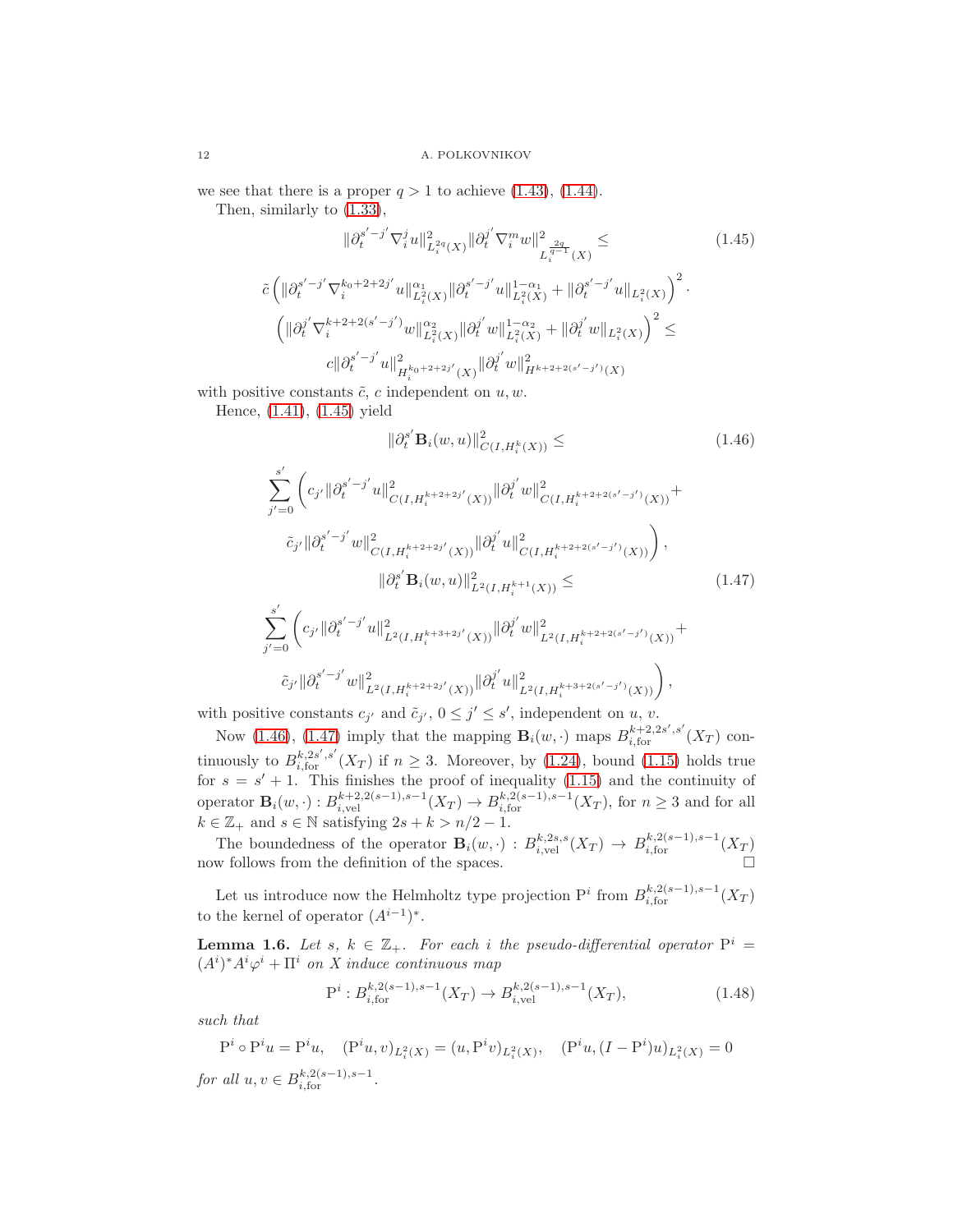*Proof.* Indeed, as  $A^{i+1} \circ A^i = 0$ ,

$$
P^i \circ P^i u = ((A^i)^* A^i \varphi^i + \Pi^i) \circ ((A^i)^* A^i \varphi^i + \Pi^i) u =
$$

$$
((Ai)*Ai\varphii(Ai)*Ai\varphii + \Pii)u = ((Ai)*Ai\Deltai\varphii + \Pii)u.
$$

It follows from Theorem [1.1](#page-2-3) that

$$
P^{i} = I - A^{i-1} (A^{i-1})^{*} \varphi^{i},
$$

and then

$$
\begin{aligned} (\mathbf{P}^{i}u,v)_{L_{i}^{2}(X)}&=(\mathbf{P}^{i}u,\mathbf{P}^{i}v+A^{i-1}(A^{i-1})^{*}\varphi^{i}v)_{L_{i}^{2}(X)}=(\mathbf{P}^{i}u,\mathbf{P}^{i}v)_{L_{i}^{2}(X)}=(u-A^{i-1}(A^{i-1})^{*}\varphi^{i}u,\mathbf{P}^{i}v)_{L_{i}^{2}(X)}=(u,\mathbf{P}^{i}v)_{L_{i}^{2}(X)}, \end{aligned}
$$

because  $(A^{i-1})^*P^i = 0$ . On the other hand,

$$
(\mathcal{P}^i u, (I - \mathcal{P}^i)u)_{L_i^2(X)} = (\mathcal{P}^i u, u)_{L_i^2(X)} - (\mathcal{P}^i u, \mathcal{P}^i u)_{L_i^2(X)} = 0.
$$

Finally, the continuity of  $P^i: B^{k,2(s-1),s-1}_{i,\text{for}}(X_T) \to B^{k,2(s-1),s-1}_{i,\text{vel}}(X_T)$  follows from Theorem [1.4](#page-5-5) and the commutative relations  $P^i \partial_t^j = \partial_t^j P^i$  with  $j \leq s - 1$ .  $\Box$ 

## 2. An open mapping theorem

Consider now the linearisation of problem [\(0.4\)](#page-1-0): given sufficiently regular section f, w of the induced bundle  $E_i(t)$  and section  $u_0$  of the bundle  $E_i$ , find sufficiently regular sections u and p of the induced bundles  $E_i(t)$  and  $E_{i-1}(t)$  which satisfy

<span id="page-12-0"></span>
$$
\begin{cases} \partial_t v + \mu \Delta^i v + \mathbf{B}_i(w, v) + A^{i-1} p = f & \text{in } X_T, \\ (A^{i-1})^* v = 0, & \text{in } X_T, \\ (A^{i-2})^* p = 0 & \text{in } X_T, \\ v(x, 0) = v_0 & \text{in } X, \end{cases}
$$
(2.1)

Now we want to show that [\(2.1\)](#page-12-0) has one and only one solution in the spaces, introduced in first paragraph. We start with the following simple corollary of the Hodge Theorem [1.1.](#page-2-3)

<span id="page-12-2"></span>**Corollary 2.1.** Let  $F \in B_{i, \text{for}}^{k, 2(s-1), s-1}(X_T)$  satisfy  $P^i F = 0$  in  $X_T$ . Then there is a unique section  $p \in B_{i-1,pre}^{k+1,2(s-1),s-1}(X_T)$  such that  $(1.11)$  holds and

<span id="page-12-1"></span>
$$
A^{i-1}p = F \text{ in } X \times [0, T]. \tag{2.2}
$$

Proof. Under the hypotheses of Theorem, the section

$$
p = (A^{i-1})^* \varphi^i F
$$

is a solution of [\(2.2\)](#page-12-1). Indeed,

$$
A^{i-1}p = A^{i-1}(A^{i-1})^* \varphi^i F,
$$

but it follows from Theorem [1.1](#page-2-3) and Lemma [1.6](#page-11-3) that

$$
F = A^{i-1}(A^{i-1})^* \varphi^i F + P^i F = A^{i-1}(A^{i-1})^* \varphi^i F,
$$

because  $P^i F = 0$ , then  $A^{i-1} p = F$  and  $(A^{i-2})^* p = 0$  by the construction of the solution. Moreover

$$
(p,h)_{L_{i-1}^2(X)} = ((A^{i-1})^* \varphi^i F, h)_{L_{i-1}^2(X)} = (\varphi^i F, A^{i-1} h)_{L_i^2(X)} = 0
$$

for all  $h \in \mathcal{H}^{i-1}$ , hence  $p \in B_{i-1, \text{pre}}^{k+1, 2(s-1), s-1}(X_T)$ .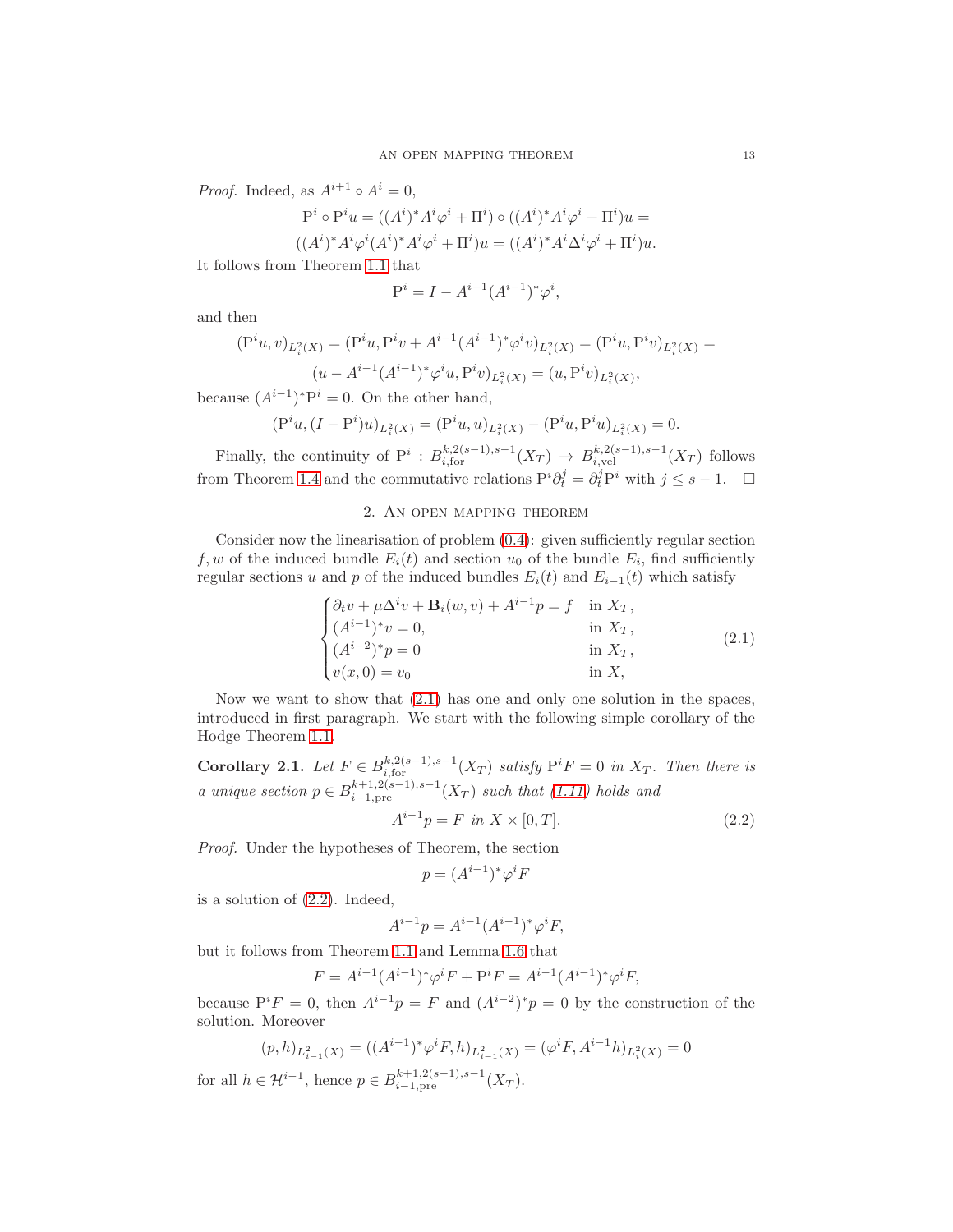Let now  $p_1, p_2 \in B_{i-1, \text{pre}}^{k+1, 2(s-1), s-1}(X_T)$  are two solutions of [\(2.2\)](#page-12-1). Then  $p = p_1 - p_2$ is solution too and  $A^{i-1}p = 0$ . Since  $p \in B_{i-1,pre}^{k+1,2(s-1),s-1}(X_T)$ , then  $(A^{i-2})^*p = 0$ and p actually belong to the harmonic space  $\mathcal{H}^{i-1}$ . However, as

$$
(p,h)_{L^2_{i-1}(X)} = 0
$$

for all  $h \in \mathcal{H}^{i-1}$ , then  $p \equiv 0$ .

Let us recall the following useful lemma by J.-L. Lions.

<span id="page-13-4"></span>**Lemma 2.2.** Let V, H and V' be Hilbert spaces such that V' is the dual to V and the embeddings  $V \subset H \subset V'$  are continuous and everywhere dense. If  $u \in L^2(I, V)$ and  $\partial_t u \in L^2(I, V')$  then

<span id="page-13-1"></span>
$$
\frac{d}{dt}||u(\cdot,t)||_H^2 = 2 \langle \partial_t u, u \rangle \tag{2.3}
$$

and u is equal almost everywhere to a continuous mapping from  $[0, T]$  to H.

*Proof.* See [\[27,](#page-22-0) Ch. III,  $\S$  1, Lemma 1.2].

<span id="page-13-2"></span>**Theorem 2.3.** Let  $n \geq 2$  and suppose that  $w \in L^2(I, V_i^1) \cap L^2(I, L_i^{\infty}(X)) \cap L^2(I, L_i^{\infty}(X))$  $L^{\infty}(I, L_i^n(X))$ . Given any pair  $(f, u_0) \in L^2(I, (V_i^1)') \times V_i^0$ , there is a unique section  $u \in C(I, V_i^0) \cap L^2(I, V_i^1)$  with  $\partial_t u \in L^2(I, (V_i^1)')$ , satisfying

<span id="page-13-3"></span>
$$
\begin{cases}\n\frac{d}{dt}(u,v)_{L_i^2(X)} + \mu(A^i u, A^i v)_{L_{i+1}^2(X)} & = \langle f - \mathbf{B}_i(w, u), v \rangle, \\
u(\cdot, 0) & = u_0\n\end{cases} \tag{2.4}
$$

for all  $v \in V_i^k$  with  $k \geq n/2$ .

Proof. The proof is based on the standard method by Faedo-Galerkin, energy esti-mates and Gagliardo-Nirenberg inequality, see, for instance, [\[15\]](#page-21-11), [\[27\]](#page-22-0) or [\[13\]](#page-21-12).  $\square$ 

<span id="page-13-6"></span>**Theorem 2.4.** Let  $n \geq 2$ ,  $s \in \mathbb{N}$ ,  $k \in \mathbb{Z}_+$ ,  $2s + k > n/2$ , and  $w \in B_{i,\text{vel}}^{k,2s,s}(X_T)$ . Then [\(2.1\)](#page-12-0) induces a bijective continuous linear mapping

<span id="page-13-0"></span>
$$
\mathcal{A}_{w,i}: B_{i,\text{vel}}^{k,2s,s}(X_T) \times B_{i-1,\text{pre}}^{k+1,2(s-1),s-1}(X_T) \to B_{i,\text{for}}^{k,2(s-1),s-1}(X_T) \times V_i^{2s+k}.\tag{2.5}
$$

which admits a continuous inverse  $\mathcal{A}_{w,i}^{-1}$ .

Note, if  $2s + k > n/2 - 1$ , then the space  $B_{i,\text{vel}}^{k,2s,s}(X_T)$  is continuously embedded into the space  $L^2(I, L_i^{\infty}(X)) \cap L^{\infty}(I, L_i^n(X))$ . Indeed, it follows from  $(1.25)$  that  $L^2(I, H_i^{k+2s+1}(X)) \hookrightarrow L^2(I, L_i^{\infty}(X))$ . On the other hand,  $(1.27)$  gives  $C(I, H_i^{k+2s}(X)) \hookrightarrow L^{\infty}(I, L_i^n(X)),$  then

<span id="page-13-5"></span>
$$
B_{i,\text{vel}}^{k,2s,s}(X_T) \hookrightarrow L^2(I, L_i^{\infty}(X)) \cap L^{\infty}(I, L_i^n(X))
$$
\n(2.6)

with  $2s + k > n/2 - 1$ .

Proof. Again, we may follow the standard scheme of solving nonlinear parabolic equations, see, for instance, [\[14\]](#page-21-0), [\[15\]](#page-21-11), [\[27\]](#page-22-0), [\[12\]](#page-21-13) [\[13\]](#page-21-12).

We begin with a simple lemma.

**Lemma 2.5.** If  $s \in \mathbb{N}$ ,  $k \in \mathbb{Z}_+$ ,  $2s + k > n/2 - 1$  then [\(2.5\)](#page-13-0) is an injective continuous linear mapping.

$$
\qquad \qquad \Box
$$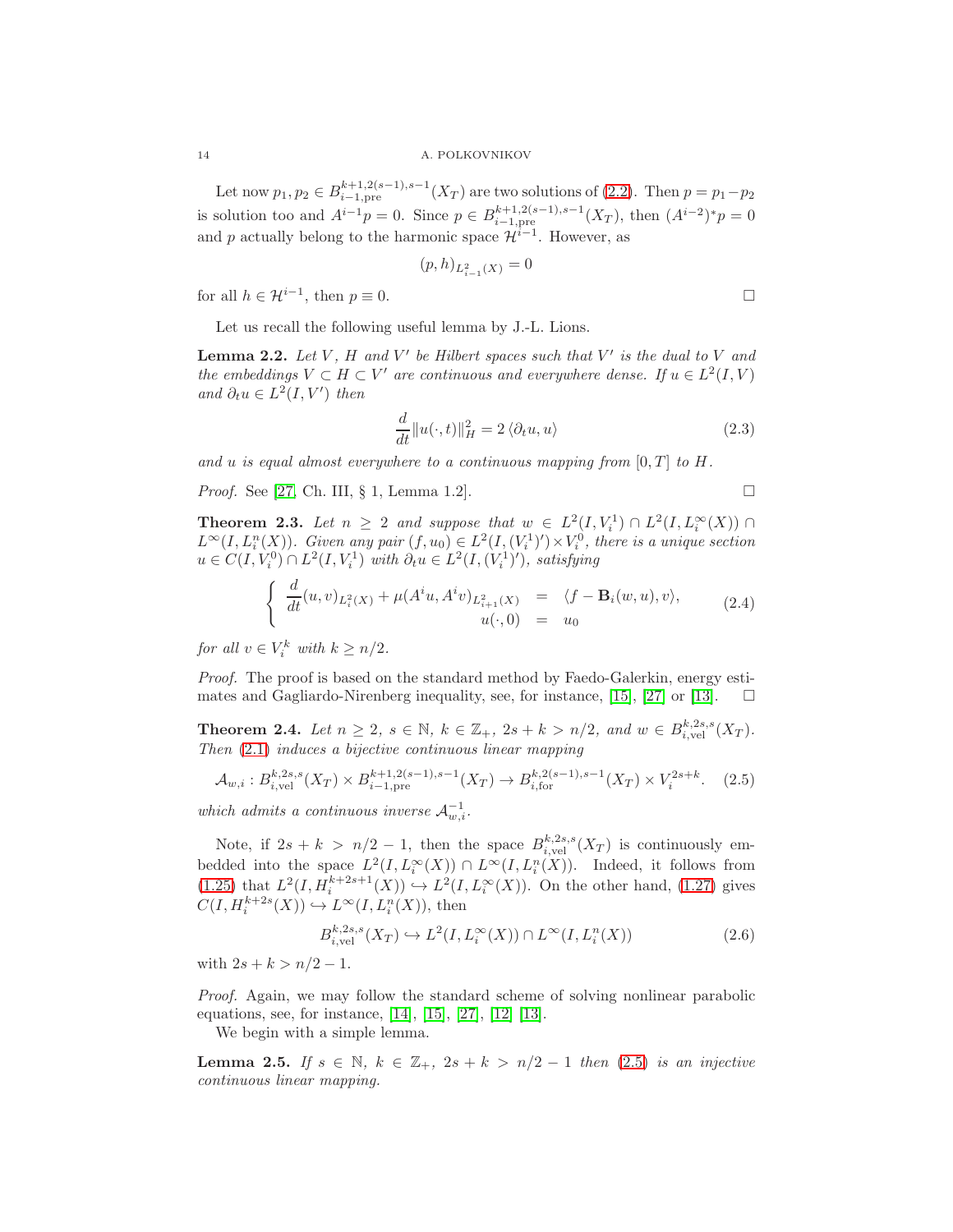*Proof.* Indeed, the continuity of  $\mathcal{A}_{w,i}$  follows from Theorem [1.4.](#page-5-5) Let

$$
(u,p) \in B_{i,\text{vel}}^{k,2s,s}(X_T) \times B_{i-1,\text{pre}}^{k+1,2(s-1),s-1}(X_T),
$$
  

$$
\mathcal{A}_{w,i}(u,p) = (f,u_0) \in B_{i,\text{for}}^{k,2(s-1),s-1}(X_T) \times V_i^{2s+k}.
$$

As  $(A^{i-1})^*u = 0$  in  $X_T$  we have

<span id="page-14-0"></span>
$$
(\Delta^{i} u, u)_{L_{i}^{2}(X)} = ||A^{i} u||_{L_{i+1}^{2}(X)}^{2}
$$
\n(2.7)

and

<span id="page-14-1"></span>
$$
(A^{i-1}p, u)_{L_i^2(X)} = (p, (A^{i-1})^*u)_{L_{i-1}^2(X)} = 0.
$$
\n(2.8)

As  $2s + k + 1 > n/2$ , by the Sobolev embedding theorems, see [\(1.25\)](#page-6-3), the space  $B_{i,\text{vel}}^{k,2s,s}(X_T)$  is continuously embedded into  $L^2(I, L_i^{\infty}(X))$ . Then formulas [\(2.3\)](#page-13-1),  $(2.7)$  and  $(2.8)$  readily imply that u is a weak solution to  $(2.1)$  granted by Theorem [2.3,](#page-13-2) i.e., [\(2.4\)](#page-13-3) is fulfilled.

 $\Box$ 

Let us continue with the proof of the surjectivity.

**Lemma 2.6.** Let  $s \in \mathbb{N}$ ,  $k \in \mathbb{Z}_+$ ,  $2s + k > n/2$  and  $w \in B_{i,\text{vel}}^{k,2s,s}(X_T)$ . Then for each  $(f, u_0) \in B_{i, \text{for}}^{k, 2(s-1), s-1}(X_T) \times V_i^{2s+k}$  there is a solution  $u \in B_{i, \text{vel}}^{k, 2s, s}(X_T)$  to  $(2.4).$  $(2.4).$ 

*Proof.* Let  $(f, u_0)$  be an arbitrary data in  $B_{i, \text{for}}^{k, 2(s-1), s-1}(X) \times V_i^{2s+k}$  and let  $\{u_m\}$ be the sequence of the corresponding Faedo-Galerkin approximations, namely,

$$
u_m = \sum_{j=1}^{M} g_j^{(m)}(t) b_j(x),
$$

where the system  $\{b_j\}_{j\in\mathbb{N}}$  is a  $L_i^2(X)$ -orthogonal basis in  $V_i^0$  and the functions  $g_j^{(m)}$ satisfy the following relations

<span id="page-14-3"></span>
$$
(\partial_{\tau} u_m, b_j)_{L_i^2(X)} + \mu(A^i u_m, A^i b_j)_{L_{i+1}^2(X)} + (\mathbf{B}_i(w, u_m), b_j)_{L_i^2(X)} = \langle f, b_j \rangle, \quad (2.9)
$$

$$
u_m(x, 0) = u_{0,m}(x)
$$

for all  $0 \leq j \leq m$  with the initial datum  $u_{0,m}$  from the linear span  $\mathcal{L}(\{b_j\}_{j=1}^m)$  such that the sequence  $\{u_{0,m}\}$  converges to  $u_0$  in  $H_0$ . For instance, as  $\{u_{0,m}\}$  we may take the orthogonal projection onto the linear span  $\mathcal{L}(\{b_j\}_{j=1}^m)$ .

The scalar functions  $F_j(t) = \langle f(\cdot, t), b_j \rangle$  belong to  $C^{s-1}[0, T] \cap H^s[0, T]$ , and the components

<span id="page-14-2"></span>
$$
\mathfrak{C}_{k,j}^{(m)}(t) = \mu(A^i b_k, A^i b_j)_{L_{i+1}^2(X)} + (\mathbf{B}_i(w(\cdot, t), b_k), b_j)_{L_i^2(X)} = (2.10)
$$

$$
\mu(A^{i}b_{k}, A^{i}b_{j})_{L_{i+1}^{2}(X)} + (M_{i,1}(A^{i}w, b_{k}), b_{j})_{L_{i}^{2}(X)} + (M_{i,1}(A^{i}b_{k}, w), b_{j})_{L_{i}^{2}(X)}
$$

belong to  $C^{s}[0,T] \cap H^{s+1}[0,T]$ . Since  $w \in B_{i,\text{vel}}^{k,2s,s}(X_T)$ , formula  $(2.10)$  means that the entries of the matrix  $\exp\left(\int_0^t \mathfrak{C}^{(m)}(\tau)d\tau\right)$  belong actually to  $C^{s+1}[0,T] \cap$  $H^{s+2}[0,T]$  and then the components of the vector  $g^{(m)}$  belong to  $C^{s}[0,T]\cap H^{s+1}[0,T]$ .

Again we assume that  $n \geq 3$  (for  $n = 2$  arguments are similar). Let  $s = 1$  and  $k \in \mathbb{Z}_+$  satisfying  $k > n/2 - 2$ . If we multiply the equation corresponding to index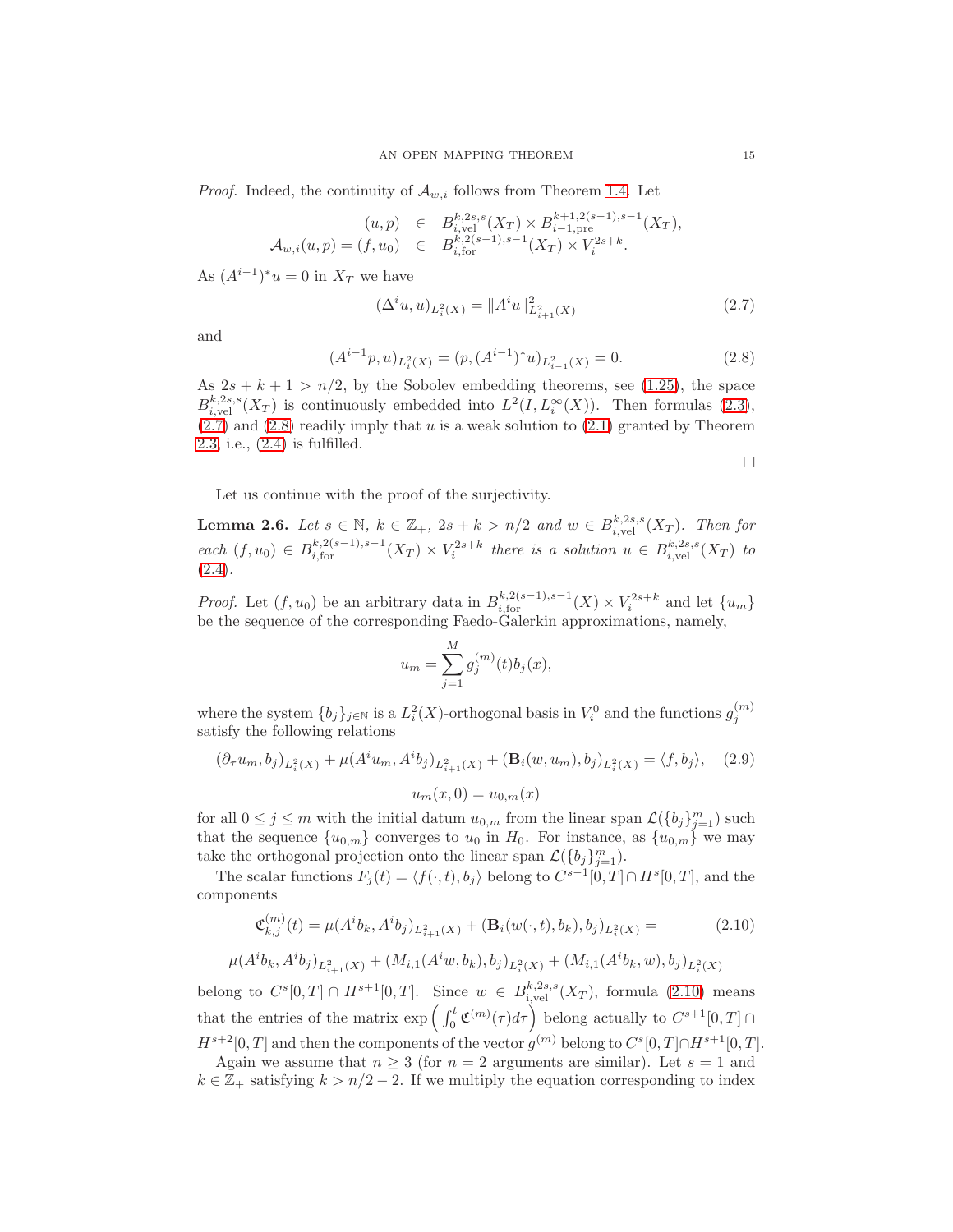j in [\(2.9\)](#page-14-3) by  $\frac{dg_j^{(m)}}{d\tau}$  then, after the summation with respect to j, we obtain for all  $\tau \in [0, T]$ :

<span id="page-15-0"></span>
$$
\|\partial_{\tau}u_m\|_{L^2(X)}^2 + \frac{\mu}{2}\frac{d}{\partial \tau}||A^i u_m||_{L^2(X)}^2 = \tag{2.11}
$$

 $(f, \partial_{\tau} u_m)_{L_i^2(X)} - (M_{i,1}(A^i u_m, w), \partial_{\tau} u_m)_{L_i^2(X)} - (M_{i,1}(A^i w, u_m), \partial_{\tau} u_m)_{L_i^2(X)}$ 

It follows from [\(1.13\)](#page-4-0) and from the Hölder inequality with  $q_1 = \infty$ ,  $q_2 = 2$ ,  $q_3 = 2$  and  $p_1 = \frac{2n}{n-2}$ ,  $p_2 = n$ ,  $p_3 = 2$  that

<span id="page-15-3"></span>
$$
\left| (M_{i,1}(A^{i}u_{m}, w), \partial_{\tau}u_{m})_{L_{i}^{2}(X)} + (M_{i,1}(A^{i}w, u_{m}), \partial_{\tau}u_{m})_{L_{i}^{2}(X)} \right| \leq \qquad (2.12)
$$
  

$$
c \left( \|A^{i}u_{m}\|_{L_{i+1}^{2}(X)} \|w\|_{L_{i}^{\infty}(X)} + \|u_{m}\|_{L_{i}^{\frac{2n}{n-2}}(X)} \|A^{i}w\|_{L_{i+1}^{n}(X)} \right) \| \partial_{\tau}u_{m}\|_{L_{i}^{2}(X)} \leq
$$
  

$$
c_{1} \left( \|A^{i}u_{m}\|_{L_{i+1}^{2}(X)}^{2} \|w\|_{L_{i}^{\infty}(X)}^{2} + \|u_{m}\|_{L_{i}^{\frac{2n}{n-2}}(X)} \|A^{i}w\|_{L_{i+1}^{n}(X)}^{2} \right) + \frac{1}{2} \| \partial_{\tau}u_{m}\|_{L_{i}^{2}(X)}^{2}
$$

with positive constants  $c$  and  $c_1$ . The last estimation is due to the Young's inequal-ity [\(1.24\)](#page-6-2). By the inequality [\(1.27\)](#page-7-0) with  $m' = k + 1$  and Lemma [\(1.2\)](#page-3-4) there are constants  $c, c_1, c_2 > 0$  such that

<span id="page-15-1"></span>
$$
||A^i w||_{L_{i+1}^n(X)}^2 \le c_1 \left( ||\nabla_i w||_{L_i^n(X)}^2 + ||w||_{L_i^n(X)}^2 \right) \le
$$
\n
$$
||A^i w||_{L_{i+1}^n(X)}^2 \le c_1 \left( ||\nabla_i w||_{L_i^n(X)}^2 + ||w||_{L_i^n(X)}^2 \right) \le (2.13)
$$

$$
c_2 \left( \|\nabla_i^{k+2} w\|_{L_i^2(X)}^{\frac{n-2}{k+1}} \|w\|_{L_i^2(X)}^{\frac{2(k+1)-n+2}{k+1}} + \|\nabla_i w\|_{L_i^2(X)}^2 + \|w\|_{L_i^2(X)}^2 \right) \leq c \|w\|_{H_i^{k+2}(X)}^2.
$$
 On the other hand (1.26) gives

<span id="page-15-2"></span>
$$
||u_m||_{L_i^{\frac{2n}{n-2}}(X)}^2 \le c \left( ||\nabla_i u_m||_{L_i^2(X)} + ||u_m||_{L_i^2(X)} \right)^2 \le c_1 \left( ||A^i u_m||_{L_{i+1}^2(X)}^2 + ||u_m||_{L_i^2(X)}^2 \right),
$$
\n(2.14)

with positive constants  $c, c_1$ . The last estimate is consequence of Gårding's inequality

$$
||u_m||_{H_i^1(X)} \le c \left( ||A^i u_m||_{L_{i+1}^2(X)} + ||(A^{i-1})^* u_m||_{L_{i-1}^2(X)} + ||u_m||_{L_i^2(X)} \right)
$$

with a constant  $c > 0$ , however  $(A^{i-1})^* u_m = 0$ .

After the integration of [\(2.11\)](#page-15-0) with respect to  $\tau \in I_t = [0, t]$  we arrive at the following:

<span id="page-15-4"></span>
$$
2\|\partial_{\tau}u_{m}\|_{L^{2}(I_{t},L_{i}^{2}(X))}^{2} + \mu\|A^{i}u_{m}\|_{L_{i+1}^{2}(X)}^{2} \leq \mu\|A^{i}u_{0m}\|_{L_{i}^{2}(X)}^{2} +
$$
\n
$$
2\|f\|_{L^{2}(I_{t},L_{i}^{2}(X))}\|\partial_{\tau}u_{m}\|_{L^{2}(I_{t},L_{i}^{2}(X))} + \frac{1}{2}\|\partial_{\tau}u_{m}\|_{L^{2}(I_{t},L_{i}^{2}(X))}^{2} +
$$
\n
$$
c\int_{0}^{t} \left(\|w\|_{L_{i}^{\infty}(X)}^{2}\|A^{i}u_{m}\|_{L_{i}^{2}(X)}^{2} + \|u_{m}\|_{L_{i}^{\infty}(X)}^{2}\|A^{i}w\|_{L_{i}^{\infty}(X)}^{2}\right)d\tau \leq
$$
\n
$$
\mu\|A^{i}u_{0m}\|_{L^{2}(I_{t},L_{i}^{2}(X))}^{2} + 4\|f\|_{L^{2}(I,L_{i}^{2}(X))}^{2} + \|\partial_{\tau}u_{m}\|_{L^{2}(I_{t},L_{i}^{2}(X))}^{2} +
$$
\n
$$
c_{1}\int_{0}^{t} \|w\|_{H_{i}^{k+2}(X)}^{2} \left(\|A^{i}u_{m}\|_{L_{i}^{2}(X)}^{2} + \|u_{m}\|_{L_{i}^{2}(X)}^{2}\right)d\tau,
$$
\n(12.15)

with positive constants  $c, c<sub>1</sub>$  independent on w and  $m$ , the last bound being a consequence of the Sobolev Embedding Theorems and inequalities [\(2.13\)](#page-15-1), [\(2.14\)](#page-15-2) and [\(2.12\)](#page-15-3).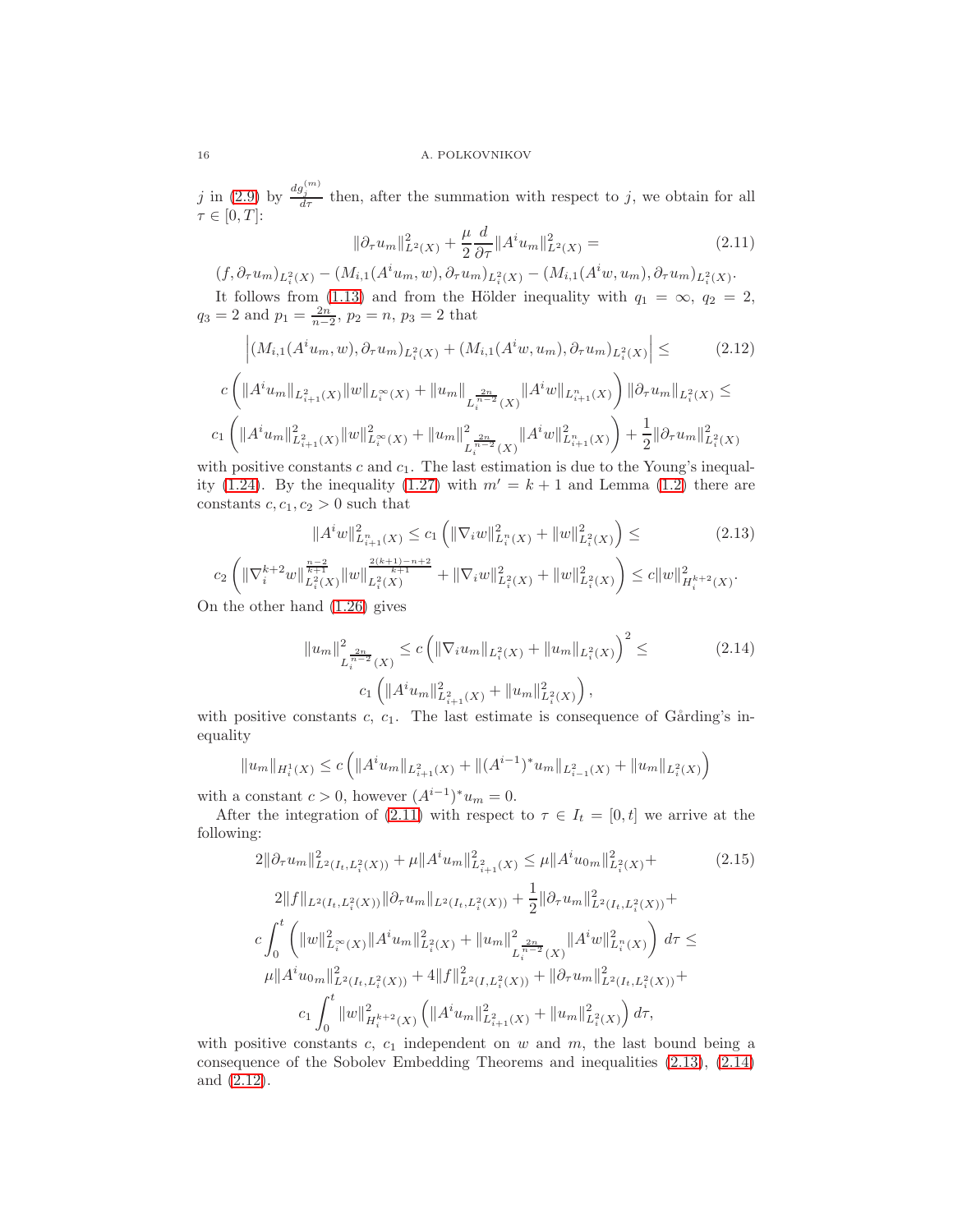<span id="page-16-4"></span>**Lemma 2.7.** Suppose  $k \in \mathbb{Z}_+$  satisfying  $k > n/2-2$ . If  $(f, u_0) \in B_{i, \text{for}}^{k, 0, 0}(X_T) \times V_i^{k+2}$ then

$$
\|\nabla_i^{k'} u_m\|_{C(I,L_i^2)}^2 + \mu \|\nabla_i^{k'+1} u_m\|_{L^2(I,L_i^2)}^2 \le c_{k'}(\mu, w, f, u_0)
$$
\n(2.16)

for any  $0 \leq k' \leq k+2$ , the constants  $c_{k'}(\mu, w, f, u_0) > 0$  depending on k' and  $\mu$ and the norms  $||w||_{B^{k,2,1}_{i,\text{vel}}(X_T)}, ||f||_{B^{k,0,0}_{i,\text{for}}(X_T)}, ||u_0||_{V_i^{k+2}}$  but not on m.

*Proof.* We argue by induction. Let  $k = 0$  and  $k' = 0$ , substituting  $u_m$  into [\(2.4\)](#page-13-3) instead of  $v$  and  $u$  we have

<span id="page-16-0"></span>
$$
\frac{d}{dt} \|u_m\|_{L_i^2(X)}^2 + 2\mu \|\nabla_i u_m\|_{L_i^2(X)}^2 = 2\left( (\mathbf{B}_i(w, u_m) - f), u_m \right)_{L_i^2(X)}\tag{2.17}
$$

for all  $t \in [0, T]$ . Using by Hölder inequality, we get

<span id="page-16-1"></span>
$$
2\left| (f, u_m)_{L_i^2(X)} \right| \le \frac{2}{\mu} \|f\|_{L_i^2(X)}^2 + \frac{\mu}{2} \|u_m\|_{L_i^2(X)}^2,
$$
\n(2.18)

and similarly

<span id="page-16-2"></span>
$$
2\left| (\mathbf{B}_i(w, u_m), u_m)_{L_i^2(X)} \right| \leq \frac{c}{\mu} \|\mathbf{B}_i(w, u_m)\|_{L_i^2(X)}^2 + \frac{\mu}{c} \|u_m\|_{L_i^2(X)}^2 \tag{2.19}
$$

with an arbitrary positive constant  $c$ .

Next, using the Sobolev embedding theorem we have in each local card  $U_l$ 

$$
||w_{U_l}||_{L^{\infty}(\mathbb{R}^n)} \le c||w_{U_l}||_{H^{k+2}(\mathbb{R}^n)},
$$
\n(2.20)

where  $w_{U_l}$  is representation of w in  $U_l$  and c is a positive constant. Then, under the Lemma [1.2](#page-3-4) we get

<span id="page-16-3"></span>
$$
\int_0^t \|\mathbf{B}_i(w, u_m)\|_{L_i^2(X)}^2 ds \le c \left( \int_0^t \|w\|_{H_i^2(X)}^2 \|\nabla_i u_m\|_{L_i^2(X)}^2 ds + \|\|w\|_{L^2(I, H_i^3(X))}^2 \|\|w\|_{C(I, L_i^2(X))}^2 \right).
$$
\n(2.21)

From Theorem [2.3](#page-13-2) and the Sobolev embedding theorem it follows that

$$
||w||_{L^{2}(I,H_{i}^{3}(X))}^{2}||u_{m}||_{C(I,L_{i}^{2}(X))}^{2} \leq c(w) \left( ||u_{0}||_{L^{2}(X)}^{2} + ||f||_{L^{2}(I,(V_{i}^{1})')}^{2} \right)
$$

where  $c(w)$  is a positive constant depending on  $||w||_{L^2(I,H_i^3(X))}^2$ .

Next, let  $u_{0,m}$  is an orthogonal projection on the linear span  $\mathcal{L}(\{b_j\}_{j\in\mathbb{N}})$  in  $V_i^{k'}$ , then

$$
\lim_{m \to +\infty} \|u_0 - u_{0,m}\|_{H_i^{k'}(X)} = 0, \quad \|u_{0,m}\|_{H_i^{k'}(X)} \le \|u_0\|_{H_i^{k'}(X)}.
$$
  

$$
\in \mathbb{Z}.
$$

for each  $k' \in \mathbb{Z}_+$ .

Then, after integration of  $(2.17)$  over the interval  $[0, t]$  and taking into account  $(2.18), (2.19)$  $(2.18), (2.19)$  $(2.18), (2.19)$  and  $(2.21)$  we have

$$
||u_m||_{L_i^2(X)}^2 + \mu \int_0^t ||\nabla_i u_m||_{L_i^2(X)}^2 ds \le c \left( ||u_{0,m}||_{L_i^2(X)}^2 + \frac{2}{\mu} ||f||_{L_i^2(I,L_i^2(X))}^2 + c_{0,0} + \frac{4}{\mu} \int_0^t ||w||_{H_i^2(X)}^2 ||\nabla_i u_m||_{L_i^2(X)}^2 ds \right)
$$
\n(2.22)

for all  $t \in [0, T]$ . Here the constant  $c_{0,0}$  depends on  $||w||_{B^{0,2,1}_{i,\text{vel}}(X_T)}$ ,  $||u_0||^2_{L^2_i(X)}$  and  $\|f\|^2_{L^2(I,(V^1_i)')}$  only. It follows from the Gronwall's Lemma [1.3](#page-3-5) that

$$
||u_m||_{C(I,L_i^2(X))}^2 + \mu ||\nabla_i u_m||_{L^2(I,L_i^2(X))}^2 \le c_1(\mu, w, f, u_0)
$$
\n(2.23)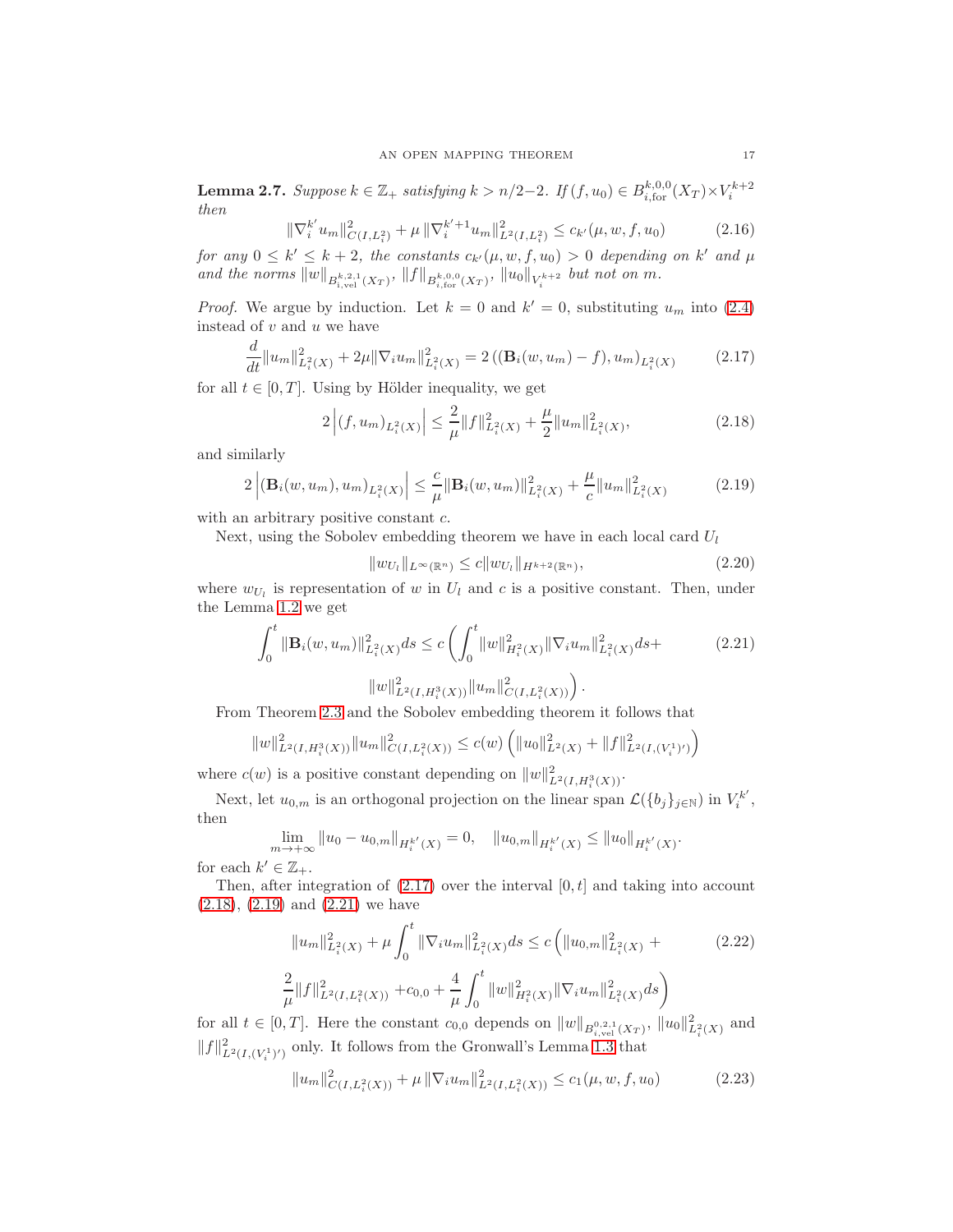with a constant  $c_1(\mu, w, f, u_0)$  depending on  $\mu$  and  $||w||_{B^{0,2,1}_{i,\text{vel}}(X_T)}, ||f||_{B^{0,0,0}_{i,\text{for}}(X_T)}$  and  $||u_0||_{V_i^1}$ , only.

Now, substituting  $\nabla_i^{2r} u_m$  into [\(2.4\)](#page-13-3) instead of v with  $r \in \mathbb{Z}_+$  and  $u_m$  instead of  $u$  we have

<span id="page-17-0"></span>
$$
\frac{d}{dt} \|\nabla_i^r u_m\|_{L_i^2(X)}^2 + 2\mu \|\nabla_i^{r+1} u_m\|_{L_i^2(X)}^2 =
$$
\n
$$
= 2 \left( \nabla_i^{r-1} (\mathbf{B}_i(w, u_m) - f), \nabla_i^{r+1} u_m \right)_{L_i^2(X)} \tag{2.24}
$$

for all  $t \in [0, T]$ . Furthermore, using Hölder inequality, we get

<span id="page-17-1"></span>
$$
2\left| \left( \nabla_i^{r-1} f, \nabla_i^{r+1} u_m \right)_{L_i^2(X)} \right| \leq \frac{2}{\mu} \| \nabla_i^{r-1} f \|_{L_i^2(X)}^2 + \frac{\mu}{2} \| \nabla_i^{r+1} u_m \|_{L_i^2(X)}^2, \tag{2.25}
$$

and similarly

<span id="page-17-2"></span>
$$
2\left| \left( \nabla_i^{r-1} \mathbf{B}_i(w, u_m), \nabla_i^{r+1} u_m \right)_{L_i^2(X)} \right| \leq
$$
\n
$$
\frac{c}{\mu} \|\nabla_i^{r-1} \mathbf{B}_i(w, u_m)\|_{L_i^2(X)}^2 + \frac{\mu}{c} \|\nabla_i^{r+1} u_m\|_{L_i^2(X)}^2
$$
\n(2.26)

with an arbitrary positive constant  $c$ .

Now, combining  $(2.24)$  for  $r = 1$  and  $(2.25)$ ,  $(2.26)$ ,  $(2.21)$  with integration over the interval  $[0, t]$ , we arrive at the estimate

<span id="page-17-3"></span>
$$
\|\nabla_i u_m(\cdot,t)\|_{L_i^2(X)}^2 + \mu \int_0^t \|\nabla_i^2 u_m(\cdot,s)\|_{L_i^2(X)}^2 ds \le c \left( \|\nabla_i u_{0,m}\|_{L_i^2(X)}^2 + (2.27) \right)
$$
  

$$
\frac{2}{\mu} \|f\|_{L^2(I,L_i^2(X))}^2 + c_{0,0} + \frac{4}{\mu} \int_0^t \|w\|_{H_i^2(X)}^2 \|\nabla_i u_m\|_{L_i^2(X)}^2 ds \right)
$$

for all  $t \in [0, T]$ . Here the constant  $c_{0,0}$  depends on  $||w||_{B^{0,2,1}_{i,\text{vel}}(X_T)}$ ,  $||u_0||^2_{L^2_i(X)}$  and  $||f||_{L^2(I,(V_i^1)')}^2$  only.

At this point inequality [\(2.27\)](#page-17-3) and Gronwall's Lemma [1.3](#page-3-5) yield

<span id="page-17-5"></span>
$$
\|\nabla_i u_m\|_{C(I, L_i^2(X))}^2 + \mu \|\nabla_i^2 u_m\|_{L^2(I, L_i^2(X))}^2 \le c_1(\mu, w, f, u_0) \tag{2.28}
$$

with a constant  $c_1(\mu, w, f, u_0)$  depending on  $\mu$  and  $||w||_{B^{0,2,1}_{i,\text{vel}}(X_T)}, ||f||_{B^{0,0,0}_{i,\text{for}}(X_T)}$  and  $||u_0||_{V_i^1}$ , only.

Now, the Sobolev embedding theorem and Hölder inequality yield

<span id="page-17-4"></span>
$$
\int_0^t \|\nabla_i \mathbf{B}_i(w, u_m)\|_{L_i^2(X)}^2 ds \le c \left( \int_0^t \|w\|_{H_i^2(X)}^2 \|\nabla_i^2 u_m\|_{L_i^2(X)}^2 ds + \right) \tag{2.29}
$$

$$
+ \|w\|_{L^2(I, H_i^3(X))}^2 \|u_m\|_{C(I, H_i^1(X))}^2 + \|\nabla_i^2 w\|_{C(I, L_i^2(X))}^2 \|u_m\|_{L^2(I, H_i^2(X))}^2 \Big)
$$

for some positive constant c. On combining  $(2.24)$  for  $r = 2$  and  $(2.29)$ ,  $(2.25)$ ,  $(2.26)$  with integration over the interval  $[0, t]$  we obtain

<span id="page-17-6"></span>
$$
\|\nabla_i^2 u_m(\cdot,t)\|_{L_i^2(X)}^2 + \mu \int_0^t \|\nabla_i^3 u_m(\cdot,s)\|_{L_i^2(X)}^2 ds \le \|\nabla_i^2 u_{0,m}\|_{L_i^2(X)}^2 + (2.30)
$$

$$
\frac{2}{\mu} \|\nabla_i f\|_{L^2(I,L_i^2(X))}^2 + c_{0,0} + c_{1,0} \frac{2}{\mu} \int_0^t \|w\|_{H_i^2(X)}^2 \|\nabla_i^2 u_m\|_{L_i^2(X)}^2 ds
$$

$$
+ c_{1,0} \frac{2}{\mu} \Big( \|w\|_{L^2(I,H_i^3(X))}^2 \|u_m\|_{C(I,H_i^1(X))}^2 + \|\nabla_i^2 w\|_{C(I,L_i^2(X))}^2 \|u_m\|_{L^2(I,H_i^2(X))}^2 \Big).
$$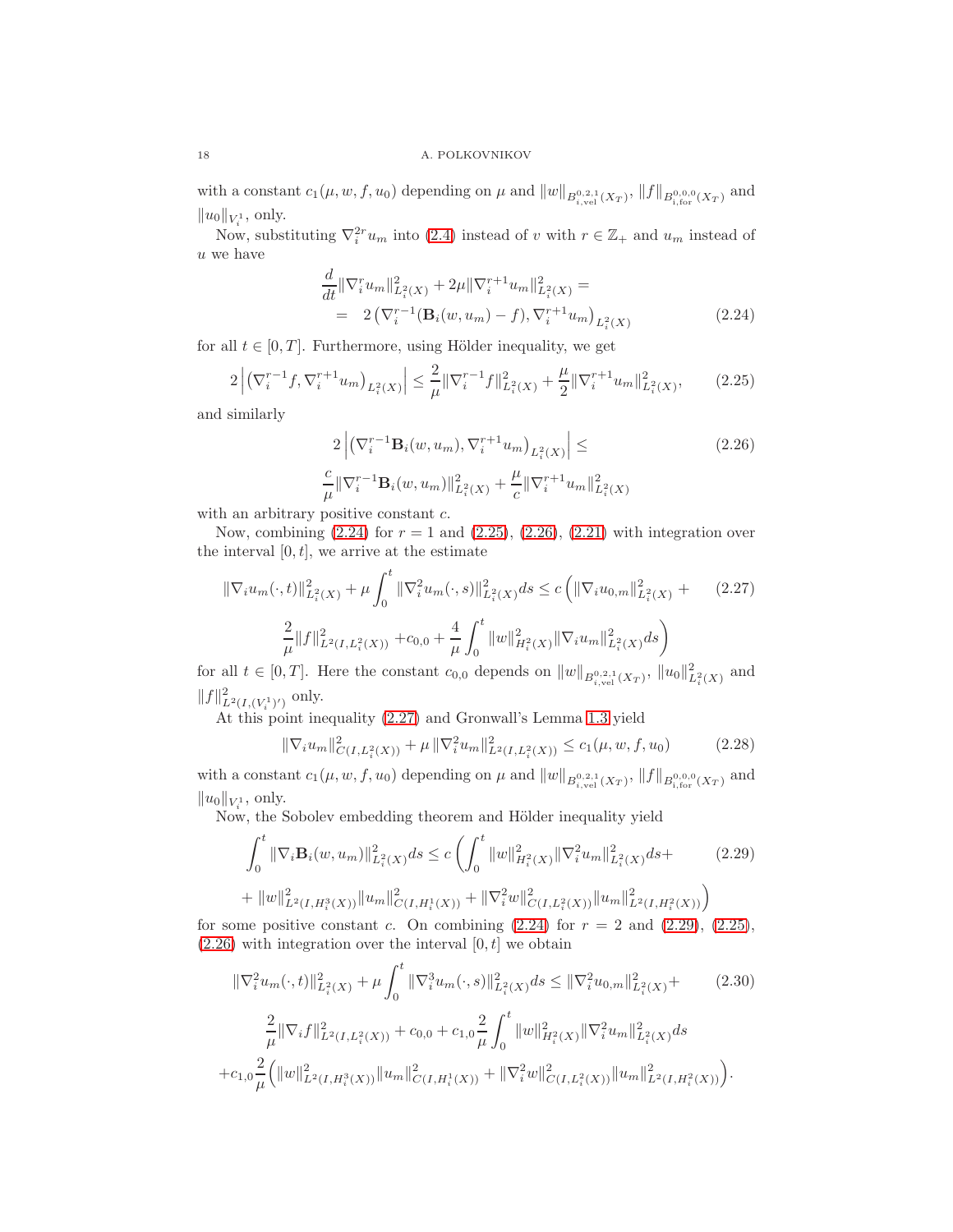From inequalities [\(2.28\)](#page-17-5), [\(2.30\)](#page-17-6) and Gronwall's Lemma [1.3](#page-3-5) it follows readily that

$$
\|\nabla_i^2 u_m\|_{C(I,L^2)}^2 + \mu \|\nabla_i^3 u_m\|_{L^2(I,L_i^2(X))}^2 \le c_2(\mu, w, f, u_0),
$$

where  $c_2(\mu, w, f, u_0)$  is a constant depending on  $\mu$  and  $||w||_{B^{0,2,1}_{i,\text{vel}}(X_T)}$ ,  $||f||_{B^{0,0,0}_{i,\text{vel}}(X_T)}$ and  $||u_0||_{V_i^2}$ , only.

Assume that the sequence  $\{u_m\}$  is bounded in the space  $B_{i,\text{vel}}^{k,2,1}(X_T)$ , for given data  $(f, u_0) \in B_{i, \text{for}}^{k, 0, 0}(X_T) \times V_i^{k+2}$ , with  $k = k' \in \mathbb{N}$ , i.e.,

<span id="page-18-1"></span>
$$
\|\nabla_i^{k''} u_m\|_{C(I, L_i^2(X))}^2 + \mu \|\nabla_i^{k''+1} u_m\|_{L^2(I, L_i^2(X))}^2 \le c_{k''}(\mu, w, f, u_0),\tag{2.31}
$$

if  $0 \leq k'' \leq k' + 2$ , where the constants  $c_{k''}(\mu, w, f, u_0)$  depend on  $\mu$  and the norms  $||w||_{B^{k,2,1}_{i,\text{vel}}(X_T)}, ||f||_{B^{k,0,0}_{i,\text{for}}(X_T)}, ||u_0||_{V_i^{k+2}}$  but not on m. Then, combining [\(2.25\)](#page-17-1),  $(2.26)$  with integration over the time interval  $[0, t]$ , we get

<span id="page-18-0"></span>
$$
\begin{split} \|\nabla_i^{k'+3} u_m(\cdot,t)\|_{L_i^2(X)}^2 &+ \mu \int_0^t \|\nabla_i^{k'+4} u_m(\cdot,s)\|_{L_i^2(X)}^2 ds \\ &\leq \|\nabla_i^{k'+3} u_{0,m}\|_{L_i^2(X)}^2 + \|\nabla_i^{k'+2} f\|_{L^2(I,L_i^2(X))}^2 + \frac{2}{\mu} \|\nabla_i^{k'+2} \mathbf{B}_i(w, u_m)\|_{L^2(I,L_i^2(X))}^2. \end{split} \tag{2.32}
$$

In this way we need to evaluate the last summand on the right-hand side of [\(2.32\)](#page-18-0). For all  $0 \leq k' \leq k$ , similarly to [\(1.32\)](#page-8-5), we have

<span id="page-18-2"></span>
$$
\|\nabla_i^{k'+2} \mathbf{B}_i(w, u_m)\|_{L^2(I, L_i^2(X))}^2 \leq \qquad (2.33)
$$
  
\n
$$
c_0 \frac{2}{\mu} \int_0^t \|\nabla_i^{k'+3} u_m(\cdot, s)\|_{L_i^2(X)}^2 \|w(\cdot, s)\|_{H_i^2(X)}^2 ds +
$$
  
\n
$$
\frac{2}{\mu} \sum_{j=1}^{k'+1} c_j \|\nabla_i^{k'+3-j} u_m\|_{C(I, L_i^2(X))}^2 \|w\|_{L^2(I, H_i^{k'+3}(X))}^2 +
$$
  
\n
$$
\frac{2}{\mu} \sum_{j=1}^{k'+1} c_j \|\nabla_i^{k'+3-j} w\|_{C(I, L_i^2(X))}^2 \|u_m\|_{L^2(I, H_i^{k'+3}(X))}^2 +
$$
  
\n
$$
c_0 \frac{2}{\mu} \|w\|_{C(I, H_i^{k'+3}(X))}^2 \|\nabla_i^{k'+2} u_m\|_{L^2(I, L_i^2(X))}^2 +
$$

with positive constants  $c_j$ . All terms on the right-hand side of this inequality can be estimated due to the inductive assumption of [\(2.31\)](#page-18-1) and the Sobolev embedding theorem. From  $(2.33)$ ,  $(2.31)$  and  $(2.32)$ , it follows that

<span id="page-18-3"></span>
$$
\begin{split} \|\nabla_{i}^{k'+3}u_{m}(\cdot,t)\|_{L^{2}(X)}^{2} + \mu \int_{0}^{t} \|\nabla_{i}^{k'+4}u_{m}(\cdot,s)\|_{L^{2}(X)}^{2}ds &\leq \|\nabla_{i}^{k'+3}u_{0}\|_{L^{2}(X)}^{2} + (2.34) \\ \|\nabla_{i}^{k'+2}f\|_{L^{2}(I,L^{2}_{i}(X))}^{2} + c_{k'+2,0} \frac{2}{\mu} \int_{0}^{t} \|\nabla_{i}^{k'+3}u_{m}(\cdot,s)\|_{L^{2}(X)}^{2} \|w(\cdot,s)\|_{H^{2}_{i}(X)}^{2}ds + \\ R_{k'+3}(\mu,w,f,u_{0}), \end{split}
$$

for all  $t \in [0,T]$ , the remainder  $R_{k'+3}(w, f, u_0)$  depends on  $\mu$  and  $||w||_{B^{k'+1,2,1}_{k,vel}(X_T)}$ ,  $||f||_{B^{k'+1,0,0}_{i,\text{for}}(X_T)}, ||u_0||_{V_i^{k'+2}}$ , only.

As before, [\(2.31\)](#page-18-1), [\(2.34\)](#page-18-3) and Gronwall's Lemma [1.3](#page-3-5) yield

$$
\|\nabla_i^{k'+3} u_m\|_{C(I,L_i^2(X))}^2 + \mu \|\nabla_i^{k'+4} u_m\|_{L^2(I,L_i^2(X))}^2 \leq c_{k'+3}(\mu,w,f,u_0),
$$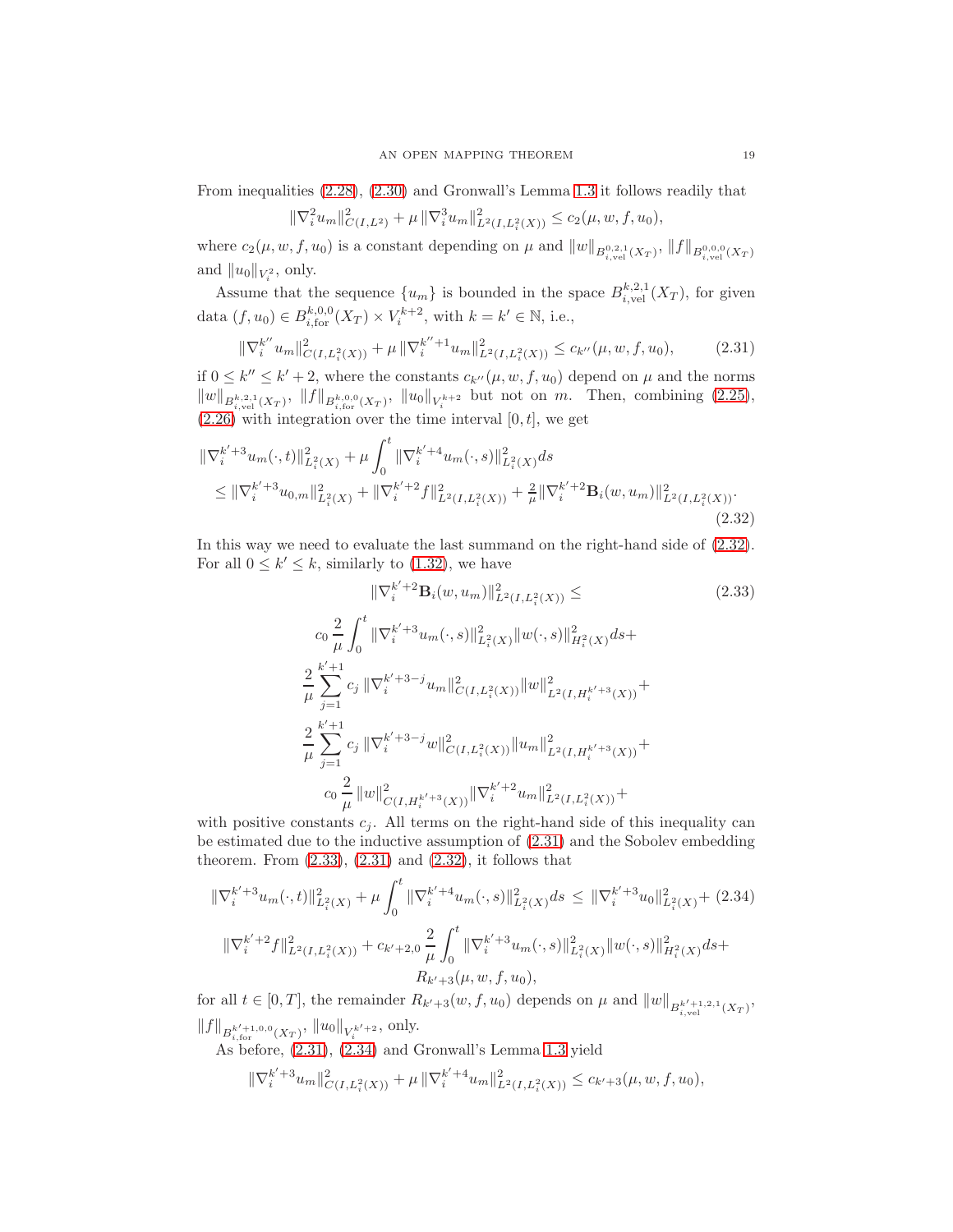#### 20 A. POLKOVNIKOV

the constant  $c_{k'+3}(\mu, w, f, u_0)$  depends on  $\mu$  and  $||w||_{B^{k'+1,2,1}_{i,\text{vel}}(X_T)}, ||f||_{B^{k'+1,0,0}_{i,\text{for}}(X_T)}$ and  $||u_0||_{V_i^{k'+3}}$  but not on the index m. When combined with the induction hypothesis of  $(2.31)$ , the latter estimate implies that the assertion of the lemma is true for all  $k \in \mathbb{Z}_+$ .

It follows from the Lemma [\(2.7\)](#page-16-4) that the sequence  ${u<sub>m</sub>}$  is bounded in the space  $C(I, H_i^{k+2}(x)) \cap L^2(I, H_i^{k+3}(x))$  if the data  $(f, u_0)$  belong to  $B_{i, \text{for}}^{k, 0, 0}(X_T) \times V_i^{k+2}$ . Hence it follows that we may extract a subsequence  $\{u_{m'}\}$ , such that

1) for any j satisfying  $j \leq k+3$ , the sequence  $\{\nabla_i^j u_{m'}\}$  converges weakly in  $L^2(I, L^2_i(x)).$ 

2) the sequence  $\{u_{m'}\}$  converges \*-weakly in  $L^{\infty}(I, H_i^{k+2}(x)) \cap L^2(I, H_i^{k+3}(x))$ to an element u.

On the other hand, applying Lemma [1.3](#page-3-5) to the inequality [\(2.15\)](#page-15-4) we see that the sequence  $\{\partial_t u_m\}$  is bounded in the space  $L^2(I, L_i^2(X))$ . In particular, we may extract a subsequence  $\{\partial_t u_{m'}\}$  such that  $\{\partial_t u_{m'}\}$  converges weakly in  $L^2(I, V_i^0)$  to an element  $\tilde{u} \in L^2(I, V_i^0)$ .

By the very construction and Theorem [2.3,](#page-13-2) the section  $u$  is the unique solution to [\(2.4\)](#page-13-3) from the space  $L^{\infty}(I, V_i^{k+2}) \cap L^2(I, V_i^{k+3}) \cap C(I, V_i^0)$ . Hence, Lemma [2.2](#page-13-4) yields  $\nabla_i^j u \in C^2(I, L_i^2(X))$  if  $j \leq k+2$ . Moreover, by [\(1.38\)](#page-9-1), the section  $\mathbf{B}_i(w, u)$ belongs to  $C(I, H_i^k(X)) \cap L^2(I, H_i^{k+1}(X)).$ 

Actually, [\(2.4\)](#page-13-3) imply that

<span id="page-19-0"></span>
$$
\partial_t u = -\mu \Delta^i u + \mathcal{P}^i(\mathbf{B}_i(w, u) - f) \text{ in } X_T \tag{2.35}
$$

in the sense of distributions. According to Lemma [2.1,](#page-12-2) the projection  $P<sup>i</sup>$  maps  $C(I, H_i^k(X)) \cap L^2(I, H_i^{k+1}(X))$  continuously into  $C(I, V_i^k) \cap L^2(I, V_i^{k+1})$ . Then the section  $\partial_t u$  belongs to  $C(I, V_i^k) \cap L^2(I, V_i^{k+1})$ .

We have thus proved that [\(2.4\)](#page-13-3) admits a unique solution  $u \in B_{i,\text{vel}}^{k,2,1}(X_T)$  for any data  $(f, u_0) \in B_{i, \text{for}}^{k, 0, 0}(X_T) \times V_i^{k+2}$ .

Now, it follows from Lemma [1.6](#page-11-3) that

$$
(I - Pi)(f - Bi(w, u)) = Ai-1(Ai-1)*(f - Bi(w, u))
$$

and then the Corollary [2.1](#page-12-2) implies that there is a unique function  $p \in B_{i-1,pre}^{k+1,0,0}(X_T)$ such that

<span id="page-19-1"></span>
$$
A^{i-1}p = (I - Pi)(f - Bi(w, u)) \text{ in } X_T.
$$
 (2.36)

Adding [\(2.35\)](#page-19-0) to [\(2.36\)](#page-19-1) we conclude that the pair

$$
(u,p) \in B_{i,\text{vel}}^{k,2,1}(X_T) \times B_{i-1,\text{pre}}^{k+1,0,0}(X_T)
$$

is the unique solution to [\(2.1\)](#page-12-0) related to the datum  $(f, u_0) \in B_{i, \text{for}}^{k,0,0}(X_T) \times V_i^{2+k}$ . This implies the surjectivity of the mapping  $\mathcal{A}_{w,i}$  for  $s = 1$  and for any  $k \in \mathbb{Z}_+$ .

We finish the proof of the theorem with induction in  $s \in \mathbb{N}$ . More precisely, assume that the assertion of the theorem concerning the surjectivity of the mapping  $\mathcal{A}_{w,i}$  holds for some  $s = s' \in \mathbb{N}$  and any  $k \in \mathbb{Z}_+$ . Let  $(f, u_0) \in B_{i, \text{for}}^{k, 2s', s'}(X_T) \times$  $V_i^{2(s'+1)+k}$ . It is clear that

$$
B^{k,2s',s'}_{i,\text{for}}(I) \times V^{2(s'+1)+k}_i \hookrightarrow B^{k+2,2(s'-1),s'-1}_{i,\text{for}}(X_T) \times V^{2s'+k+2}_i,
$$

and we see that according to the induction assumption there is a unique solution  $(u, p)$  to [\(2.1\)](#page-12-0) which belongs to  $B_{i, \text{vel}}^{k+2, 2s', s'}(X_T) \times B_{i-1, \text{pre}}^{k+3, 2(s'-1), s'-1}(X_T)$ .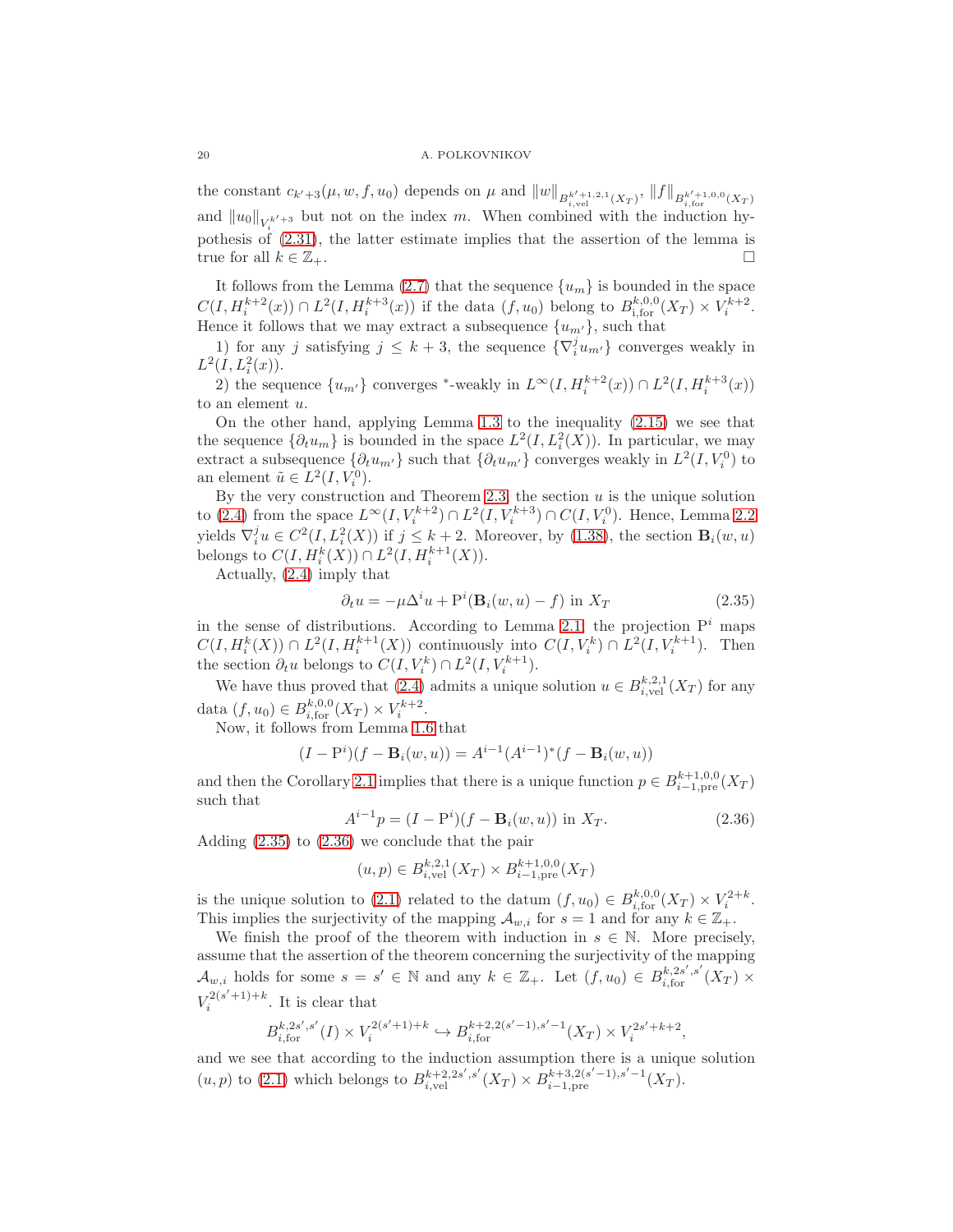By Theorem [1.4](#page-5-5) and Lemma [1.6,](#page-11-3) the sections  $\Delta^i u$ ,  $\mathbf{B}_i(w, u)$  and  $P^i(f - \mathbf{B}_i(w, u))$ belong to  $B_{i,\text{for}}^{k,2s',s'}(X_T)$ , and so the derivative  $\partial_t u$  is in this space, too, because of [\(2.35\)](#page-19-0). As a consequence, [\(2.36\)](#page-19-1) implies  $A^{i-1}p \in B^{k,2s',s'}_{i,\text{for}}(X_T)$ , and so  $p \in$  $B_{i-1, \text{pre}}^{k+1, 2s', s'}(X_T).$ 

Thus, the pair  $(u, p)$  actually belongs to  $B_{i, \text{vel}}^{k, 2(s'+1), s'+1}(X_T) \times B_{i-1, \text{pre}}^{k+1, 2s', s'}(X_T)$ , i.e., the mapping  $\mathcal{A}_{w,i}$  of [\(2.5\)](#page-13-0) is surjective for all  $k \in \mathbb{Z}_+$  and  $s \in \mathbb{N}$ .

Finally, as the mapping  $\mathcal{A}_{w,i}$  is bijective and continuous, the continuity of the inverse  $\mathcal{A}_{w,i}^{-1}$  follows from the inverse mapping theorem for Banach spaces.  $\Box$ 

Now we may formulate the main results of this paper.

<span id="page-20-1"></span>**Theorem 2.8.** Let  $n \geq 2$ ,  $s \in \mathbb{N}$  and  $k \in \mathbb{Z}_+$ ,  $2s + k > n/2$ . Then [\(0.4\)](#page-1-0) induces an injective continuous nonlinear mapping

<span id="page-20-0"></span>
$$
\mathcal{A}_{i}: B_{i,\text{vel}}^{k,2s,s}(X_{T}) \times B_{i-1,\text{pre}}^{k+1,2(s-1),s-1}(X_{T}) \to B_{i,\text{for}}^{k,2(s-1),s-1}(X_{T}) \times H_{i}^{2s+k} \tag{2.37}
$$

which is moreover open.

*Proof.* Indeed, the continuity of the mapping  $A_i$  is clear from Theorem [1.4.](#page-5-5) Moreover, suppose that

$$
(u,p) \in B_{i,\text{vel}}^{k,2s,s}(X_T) \times B_{i-1,\text{pre}}^{k+1,2(s-1),s-1}(X_T),
$$
  

$$
\mathcal{A}_i(u,p) = (f,u_0) \in B_{i,\text{for}}^{k,2(s-1),s-1}(X_T) \times H_i^{k+2s}.
$$

Let us show that Problem  $(0.4)$  has at most one solution  $(u, p)$  in the space  $B_{i,\text{vel}}^{k,2s,s}(X_T) \times B_{i-1,\text{pre}}^{k+1,2(s-1),s-1}(X_T)$ . Indeed, let  $(u',p')$  and  $(u'',p'')$  be any two solutions to [\(0.4\)](#page-1-0) from the declared function space, i.e.  $\mathcal{A}_i(u',p') = \mathcal{A}_i(u'',p'')$  and sections  $u = u' - u''$  and  $p = p' - p''$  satisfies [\(0.4\)](#page-1-0) with zero data  $(f, u_0) = (0, 0)$ . Moreover, as the left side of [\(0.4\)](#page-1-0) is integrable with square we have

$$
\frac{d}{dt}||u||_{L_i^2(X)}^2 + 2\mu||A^i u||_{L_i^2(X)}^2 = \left( \left( \mathbf{B}_i(u'', u'') - \mathbf{B}_i(u', u') \right), u \right)_{L_i^2(X)},
$$

with the condition  $u(\cdot, 0) = 0$ . Hence it follows from the [\(1.13\)](#page-4-0), Lemma [1.3](#page-3-5) and Hölder's inequality that  $u \equiv 0$ . On the other hand, Corollary [2.1](#page-12-2) implies  $p' = p''$ . So, the operator  $A_i$  of [\(2.37\)](#page-20-0) is injective.

Finally, it easy to see that the Frechét derivative  $\mathcal{A}'_i(w, p_0)$  of the nonlinear mapping  $A$  at an arbitrary point

$$
(w, p_0) \in B_{i, \text{vel}}^{k, 2s, s}(X_T) \times B_{i-1, \text{pre}}^{k+1, 2(s-1), s-1}(X_T)
$$

coincides with the continuous linear mapping  $A_{w,i}$  of [\(2.5\)](#page-13-0). By [\(2.6\)](#page-13-5) and The-orem [2.4,](#page-13-6)  $\mathcal{A}_{w,i}$  is an invertible continuous linear mapping from  $B_{i,\text{vel}}^{k,2s,s}(X_T)$  ×  $B_{i-1,pre}^{k+1,2(s-1),s-1}(X_T)$  to  $B_{i,for}^{k,2(s-1),s-1}(X_T) \times H_i^{k+2s}$ . Both the openness of the mapping  $A_i$  and the continuity of its local inverse mapping now follow from the implicit function theorem for Banach spaces, see for instance [\[11,](#page-21-14) Theorem 5.2.3, p. 101].  $\Box$ 

For the de Rham complex over the torus  $\mathbb{T}^3$  at the degree  $i = 1$  Theorem [2.8](#page-20-1) was proved in [\[24\]](#page-22-2); actually this situation corresponds to the Navier-Stokes equations for incompressible fluid in the periodic setting, see [\[28\]](#page-22-4).

It is worth to note that for an Existence Theorem related to even weak (distributional) solutions to [\(0.4\)](#page-1-0) one should necessarily assume that the bilinear forms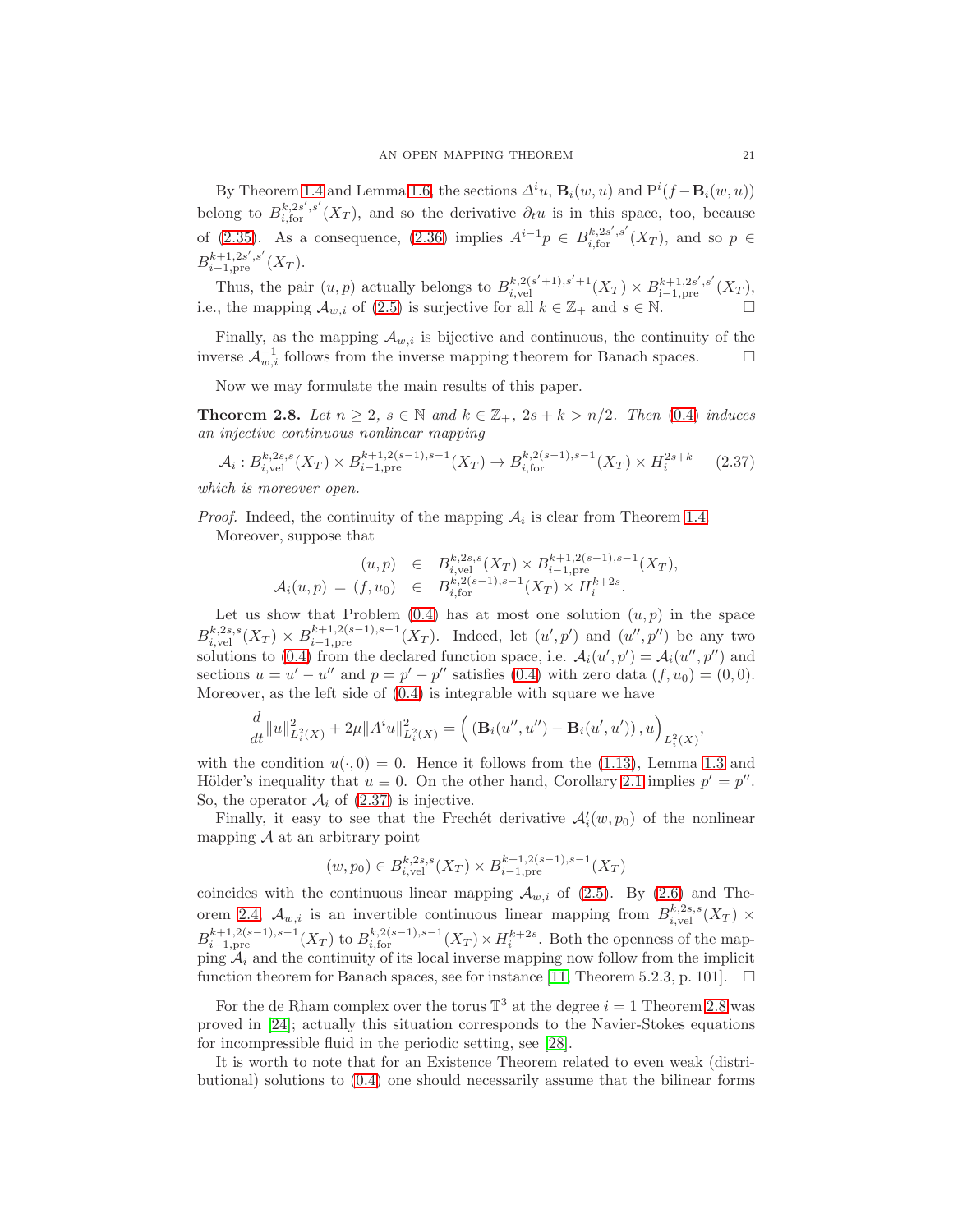$M_{i,1}$  have additional properties. For example, in the above case for the de Rham complex this is the vanishing property of the so-called trilinear form, see [\[13\]](#page-21-12), [\[14\]](#page-21-0), [\[27\]](#page-22-0). This means that the open mapping theorem is only a first step toward an Existence Theorem for regular solutions to [\(0.4\)](#page-1-0).

The work was supported by the Foundation for the Advancement of Theoretical Physics and Mathematics "BASIS".

## **REFERENCES**

- [1] S. Agmon, A. Douglis, L. Nirenberg, Estimates near the boundary for solutions of elliptic partial differential equations satisfying general boundary conditions, Part 1. Comm. Pure Appl. Math. 12, 623–727 (1959)
- <span id="page-21-8"></span>[2] M.S. Agranovich, Elliptic Operators on Closed Manifolds, Partial Differential Equations VI. Encyclopedia of Mathematical Sciences, vol 63. Springer, Berlin, Heidelberg, (1994)
- <span id="page-21-6"></span>[3] M. Agranovich, Sobolev Spaces, Their Generalizations and Elliptic Problems in Smooth and Lipschitz Domains, Springer, (2015)
- <span id="page-21-10"></span>[4] T. Aubin, Nonlinear Analysis on Manifolds. Monge-Ampire Equations, Springer-Verlag New York, (1982)

<span id="page-21-1"></span>[5] N. Bourbaki, Topological vector spaces, Elements of mathematics. Springer-Verlag, Berlin (1987)

<span id="page-21-5"></span>[6] D.G. Ebin, and J. Marsden, Groups of Diffeormophisms and the motion of an incompressible fluid, Annals of Math. 92, 102-163 (1970)

<span id="page-21-2"></span>[7] S.D. Eidelman, Parabolic equations, Partial differential equations 6, Itogi Nauki i Tekhniki. Ser. Sovrem. Probl. Mat. Fund. Napr., 63, VINITI, Moscow, 201-313 (1990)

- [8] A.F. Filippov, Differential equations with discontinuous right-hand side, 225. Nauka, Moscow (1985)
- [9] H. Gaevsky, K. Greger, K. Zaharias, Nonlinear Operator Equations and Operator Differential Equations, 335. Mir, Moscow (1978)

[10] T. H. Gronwall, Note on the derivatives with respect to a parameter of the solutions of a system of differential equations, Ann. of Math., 20:2, 292–296 (1919)

<span id="page-21-14"></span>[11] Hamilton, R. S., The inverse function theorem of Nash and Moser. Bull. of the AMS 7, no. 1, 65–222, (1982)

<span id="page-21-13"></span>[12] O. A. Ladyzhenskaya, V. A. Solonnikov, and Ural'tseva, N. N., Linear and Quasilinear Equations of Parabolic Type, 648. Nauka, Moscow (1967)

<span id="page-21-12"></span>[13] O.A. Ladyzhenskaya, Mathematical theory of viscous incompressible flow. Gordon and Breach, New York, (1969)

<span id="page-21-0"></span>[14] J.-L. Lions, Quelques méthodes de résolution des prob lèmes aux limites non linéare, 588. Dunod/Gauthier-Villars, Paris, (1969)

<span id="page-21-11"></span>[15] J. L. Lions, E. Magenes, Non-Homogeneous Boundary Value Problems and Applications, 360. Springer-Verlag, Berlin et al. (1972)

<span id="page-21-4"></span>[16] A. Mera, A. Shlapunov, N. Tarkhanov, Navier-Stokes equations for elliptic complexes, J. Sib. Fed. Univ. Math. Phys., 12:1, 3-27 (2019)

- [17] V. P. Mikhailov, Partial Differential Equations, 392. Nauka, Moscow (1976)
- [18] D. S. Mitrinović, J.E. Pečarić, A.M. Fink, Inequalities Involving Functions and Their Integrals and Derivatives, 587. Mathematics and its Applications (East European Series), V. 53, Kluwer Ac. Publ., Dordrecht, Springer-Science + Business Media B.V., Dordrecht (1991)

<span id="page-21-9"></span><span id="page-21-7"></span>[19] L.I. Nicolaescu, Lectures on the Geometry of Manifolds, World Scientific, London, (2007)

[20] L. Nirenberg, On Elliptic partial differential equations, Ann. Sc. Norm. Sup. di Pisa, Cl. Sci., Ser. 3(13), 115–162 (1959)

<span id="page-21-3"></span>[21] A.A. Parfenov, A.A. Shlapunov, On the Fredholm property for the steady Navier-Stokes equations in weighted Hölder spaces, Journal of Siberian Federal University, Math. and Phys., N. 11(5), 659-662 (2018)

[22] M. Schechter, Negative norms and boundary problems, Ann. Math. 72, No. 3, 581–593 (1960)

[23] A.A. Shlapunov, Spectral decomposition of Green's integrals and existence of  $W^{s,2}$ -solutions of matrix factorizations of the Laplace operator in a ball, Rend. Sem. Mat. Univ. Padova, 96, 237-256 (1996)